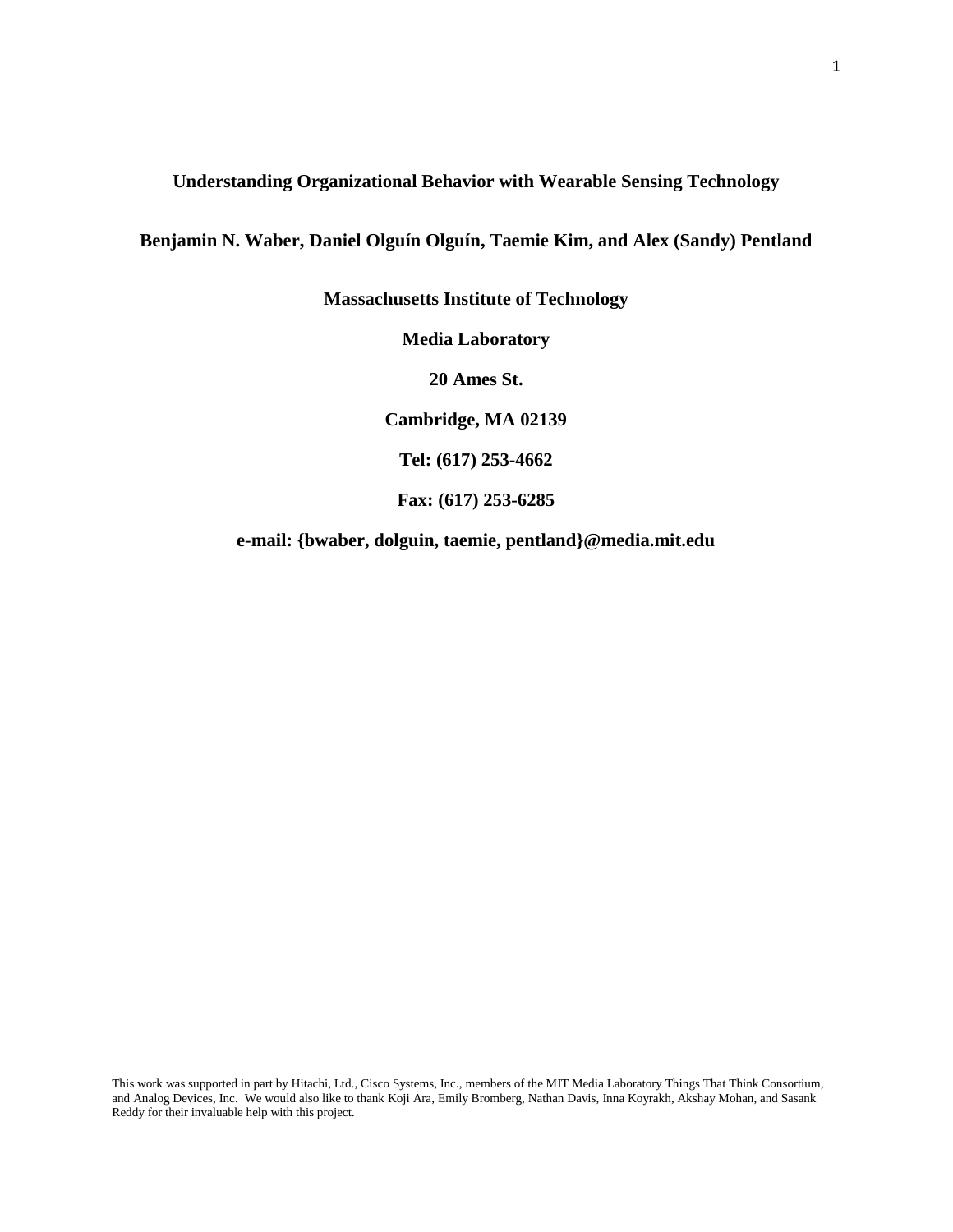# **Understanding Organizational Behavior with Wearable Sensing Technology**

### **ABSTRACT**

We describe how recent advances in wearable sensing technology allow for unprecedented accuracy in studies of human behavior, particularly organizational behavior. We use one such platform, the Sociometric badge, to understand organizational behavior in two studies. In the first, we describe the collection of data over a period of one month in a German bank's marketing division. We found that physical proximity had a high negative correlation with email activity, and by combining behavioral data and electronic communication data we were able to very accurately predict self-reports of personal and group interaction satisfaction and performance. Next we describe an experiment at a data server configuration firm, and we discovered behavioral variables that had extremely high correlations with objective productivity measures. In both studies the fine-grained behavioral variables measured by the Sociometric badge played a critical role in predicting outcomes.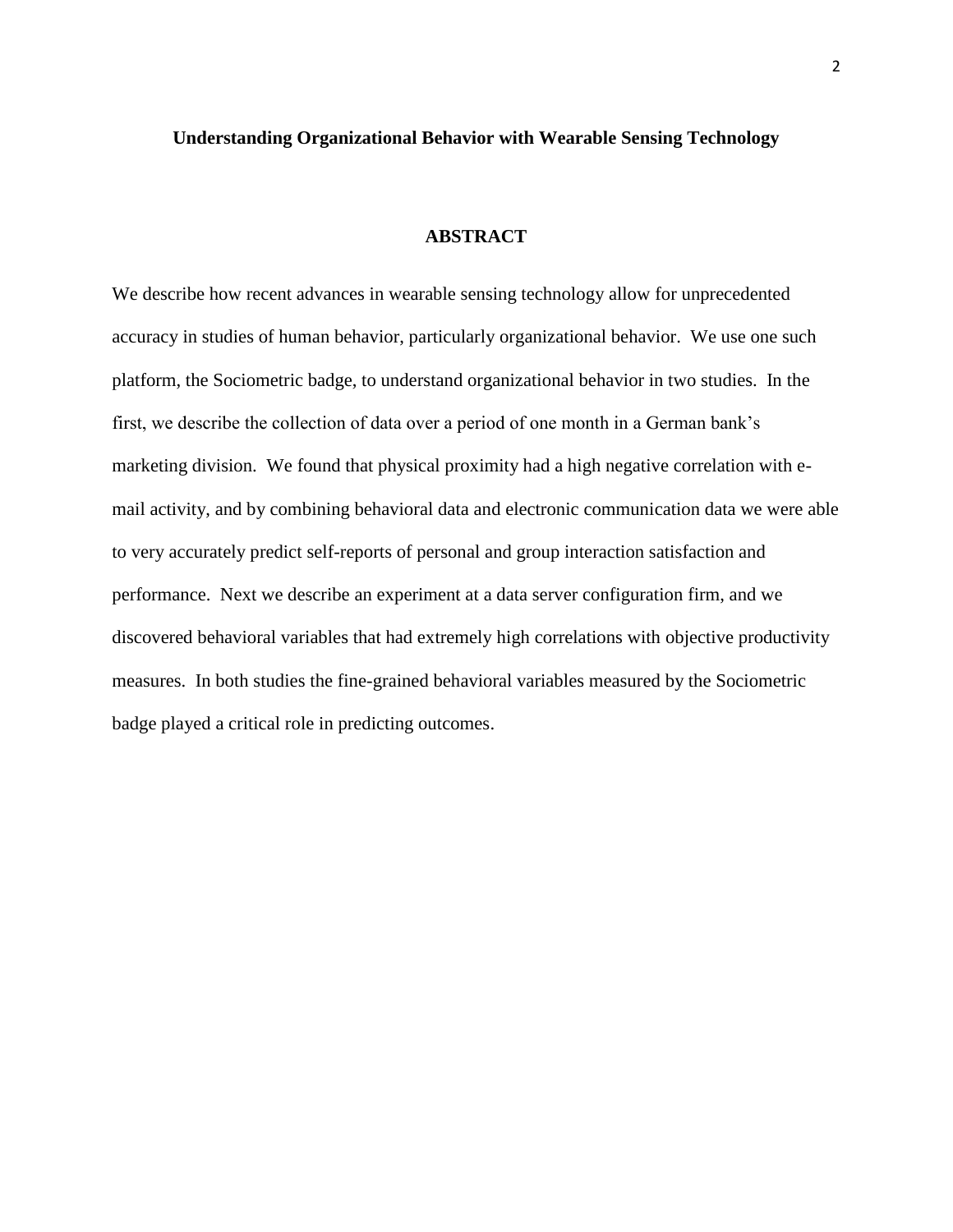#### **INTRODUCTION**

Studying organizational behavior in detail over long periods of time has long been a challenge to the social science community (Baker, 2000; Cross & Parker, 2004; Aral, Brynjolfsson, & Van Alstyne, 2006). Human observers have been employed in the past, but their observations are subjective and it is difficult for them to remain unobtrusive in an organizational environment. In addition, it is prohibitively expensive to employ a large number of these observers for more than a short period of time. Surveys have also been used extensively (Barahona & Pentland, 2006), but these too suffer from subjectivity and memory effects.

To mitigate some of these problems, e-mail and more generally electronic communication has recently been employed to examine relationship structure (i.e. social network structure) (Grippa, Zilli, Laubacher, & Gloor, 2006; Aral et al., 2006). This research has led to a greater understanding of how organizations function and what management practices lead to greater productivity, but important communications are usually face-to-face (Kirkman, Rosen, Tesluk, & Gibson, 2004). Furthermore, recommendations based on these findings are usually done by experts after the experiment, not in a real time fashion which is critical for many tasks.

Using only electronic communication information it is impossible to observe user behavior in the physical world, which has been found to be highly predictive of performance and satisfaction (Bateman & Organ, 1983). Until recently, technology to unobtrusively and quantitatively measure behavior has been glaringly absent.

What is necessary to alleviate these problems is a device that could automatically record the behavior of hundreds of individuals with high accuracy over long periods of time (Pentland,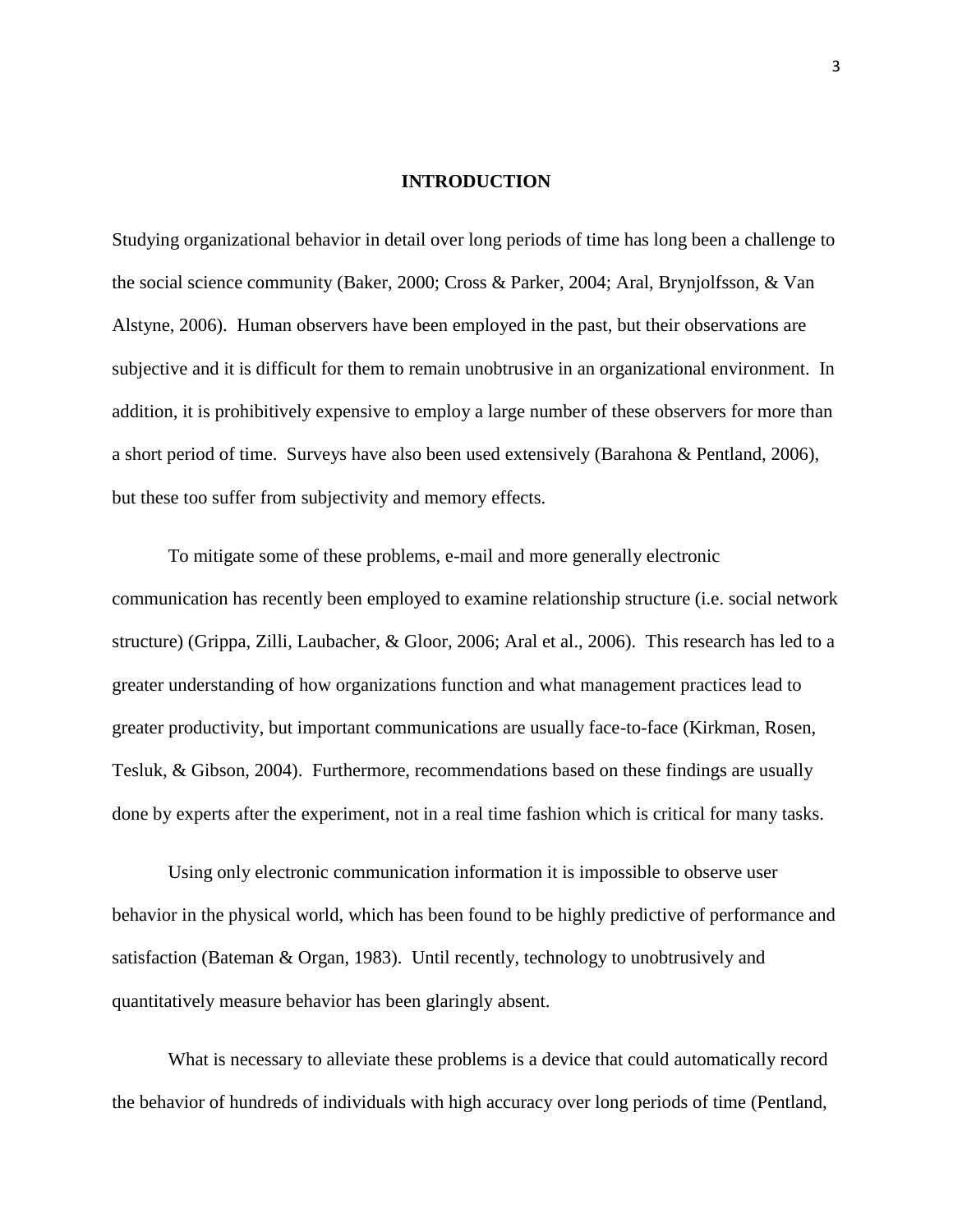2006). This device would replace expensive and time-consuming observational methods with reliable and objective computer-mediated ones. This could potentially remove two large limitations in the analysis of human behavior: the number of people that can be observed, and the frequency with which they can be observed.

This technology would also allow for many new types of behavioral data to be collected. Beyond purely relational data, these devices could record behaviors such as movement, location, and speaking patterns. This may uncover new relationships between behavior and organizational outcomes.

In this paper we introduce a wearable sensing platform and demonstrate how it can be used to recognize and predict properties of commercial organizations. We will then examine how this technology has yielded powerful results in two studies. We show how we can detect and predict information overload from data collected using our sensing platform combined with e-mail data. We also uncover four basic behaviors based on personal activity level and speaking time that allow for extremely accurate predictions of productivity. We then discuss the implications of this and other findings and argue for additional research employing wearable sensors.

#### **Wearable Computing Background**

There has been extensive work in the field of wearable computing on sensing devices. Eagle and Pentland introduced a system for sensing complex social systems with data collected from mobile phones (Eagle & Pentland, 2006b). Similar to our approach, they demonstrated that by using Bluetooth proximity information, they were able to recognize social patterns in daily user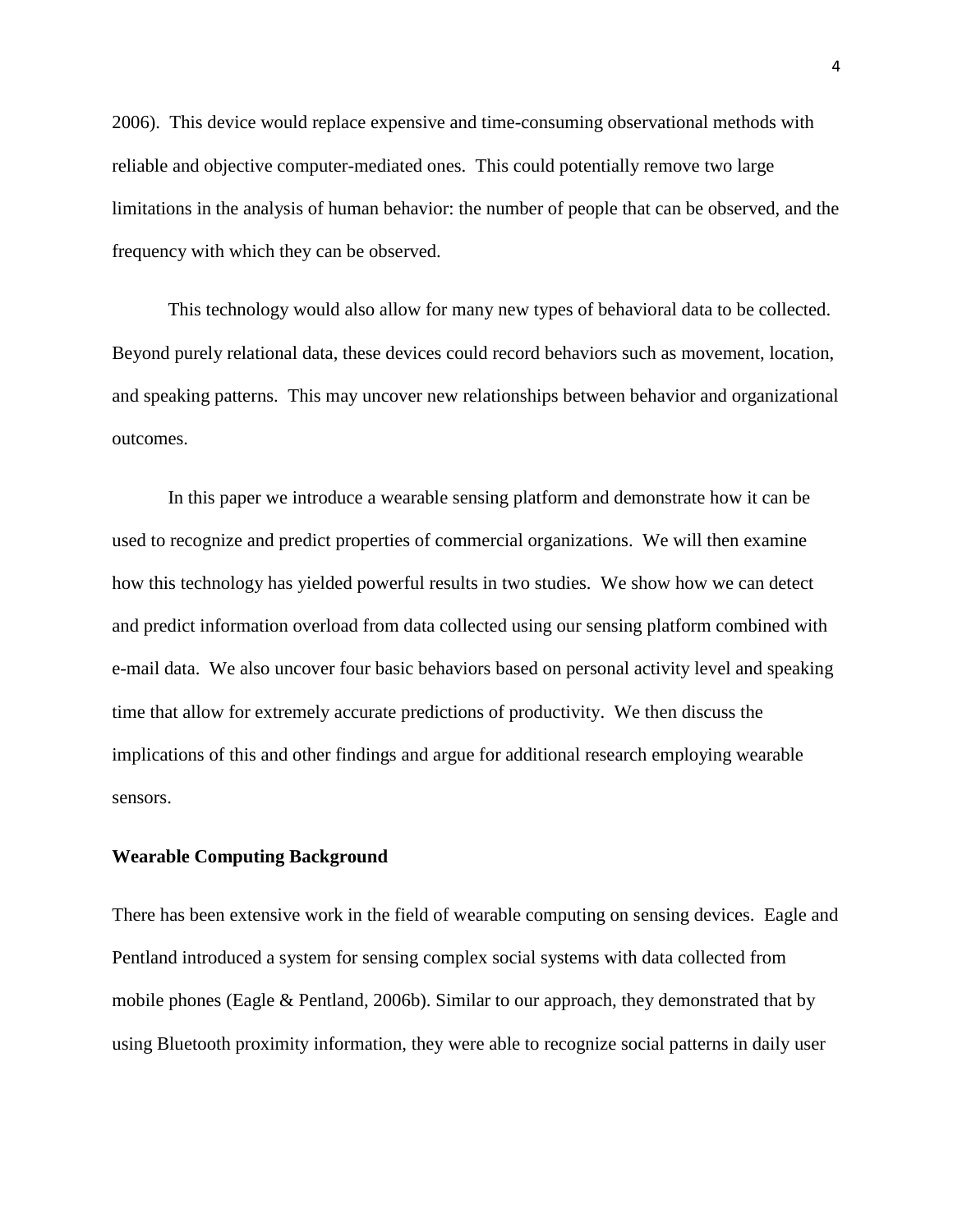activity, infer relationships, identify socially significant locations, and model organizational rhythms.

Our research group (the Human Dynamics Group) at the MIT Media Laboratory has developed several socially aware platforms to measure different aspects of social context so that we could automate collection of face-to-face interaction data. One of these platforms was the SocioMeter (Choudhury, 2004), which learned social interactions from sensory data and modeled the structure and dynamics of social networks using an infrared (IR) transceiver, a microphone, and two accelerometers. In Social Motion (Gips, 2006), Gips used IR tranceivers and radio frequency (RF) scanners capable of detecting other devices within a fixed proximity to infer the underlying social structure of groups of people.

The "wearable badge" form factor is particularly useful in organizational contexts. First, most organizations already require individuals to wear identification badges that have RFID tags embedded in them in the workplace. It is not hard to extend the sensing functionality of these badges further with accelerometers, IR transceivers, and microphones. Second, wearable badges are less obtrusive than sensors that have to be in physical contact with the user or require a long setup period to function. The success of products that employ this form factor for wearable sensors, such as the nTag (http://www.ntag.com/) and Vocera systems (http://www.vocera.com/) implies that this technology is broadly acceptable to users in a wide variety of contexts.

We have created a wearable *Sociometric* badge that has advanced sensing, processing, and feedback capabilities (Olguin Olguin, 2007). In particular, the badge is capable of:

 Recognizing common daily human activities (such as sitting, standing, walking, and running) in real time using a 3-axis accelerometer (Olguin Olguin & Pentland, 2006).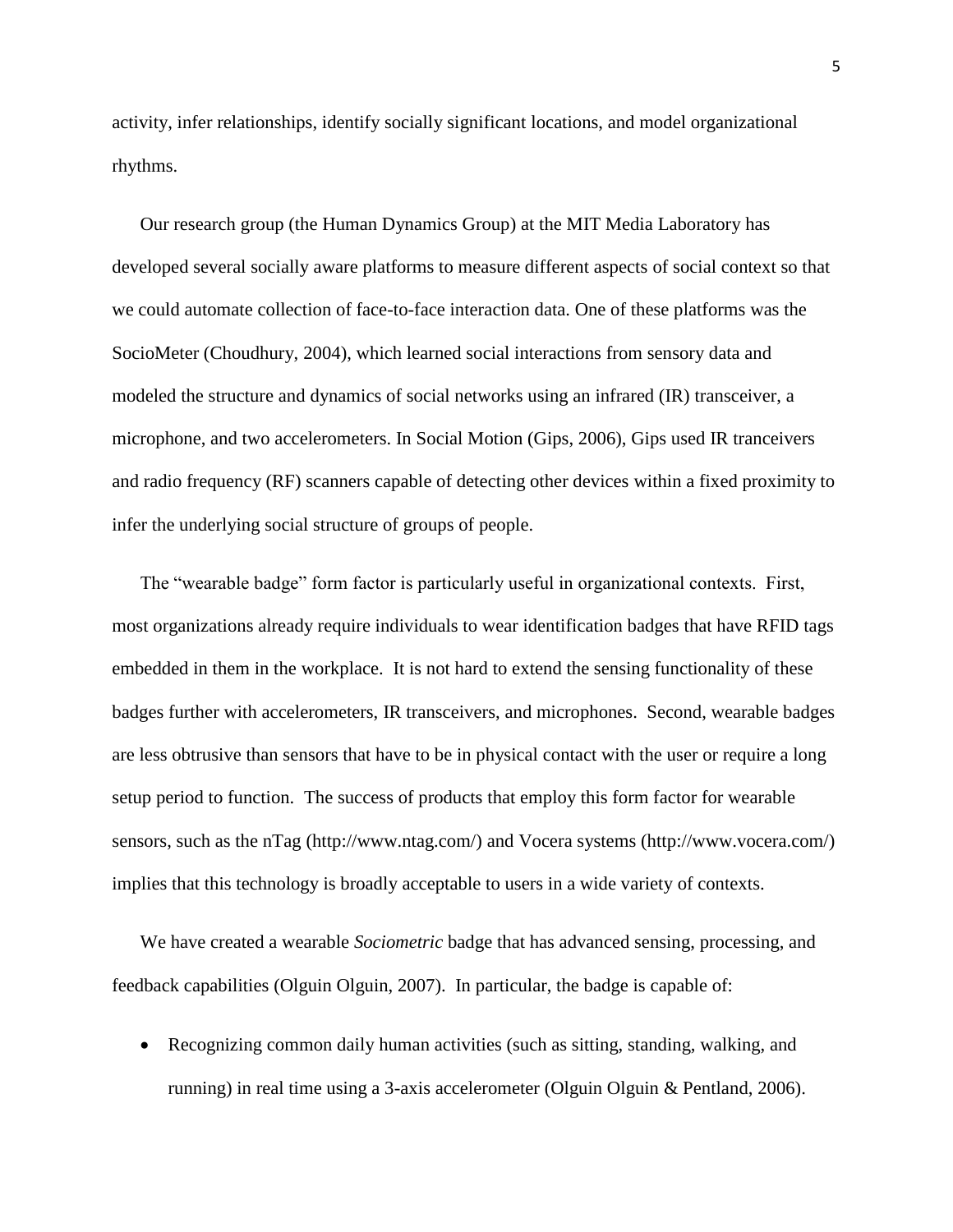- Extracting speech features in real time to capture nonlinguistic social signals such as interest and excitement, the amount of influence each person has on another in a social interaction, and unconscious back-and-forth interjections, while ignoring the words themselves in order to assuage privacy concerns (Pentland, 2005).
- Performing indoor user localization by measuring received signal strength and using triangulation algorithms that can achieve position estimation errors as low as 1.5 meters, which also allows for detection of people in close physical proximity (Sugano, Kawazoe, Ohta, & Murata, 2006; Gwon, Jain, & Kawahara, 2004).
- Communicating with Bluetooth enabled cell phones, PDAs, and other devices to study user behavior and detect people in close proximity (Eagle & Pentland, 2006a).
- Capturing face-to-face interaction time using an IR sensor that can detect when two people wearing badges are facing each other within a 30°-cone and one meter distance. Choudhury (Choudhury, 2004) showed that it was possible to detect face-to-face conversations of more than one minute using an earlier version of the Sociometric badge with 87% accuracy.

This represents a fundamental shift from earlier work in organizational behavior, since with this technology we are able to objectively quantify behavior at a level of detail unimaginable just a few years ago. In addition, we can examine radically different behavioral features than is possible using traditional observational and survey methods.

The management and psychology fields have not extensively studied objective behavioral and conversational data such as the kind we present here due to the lack of tools with which to measure such quantities. Therefore we must carefully define what we consider "communication" in order to place our results in the context of previous work.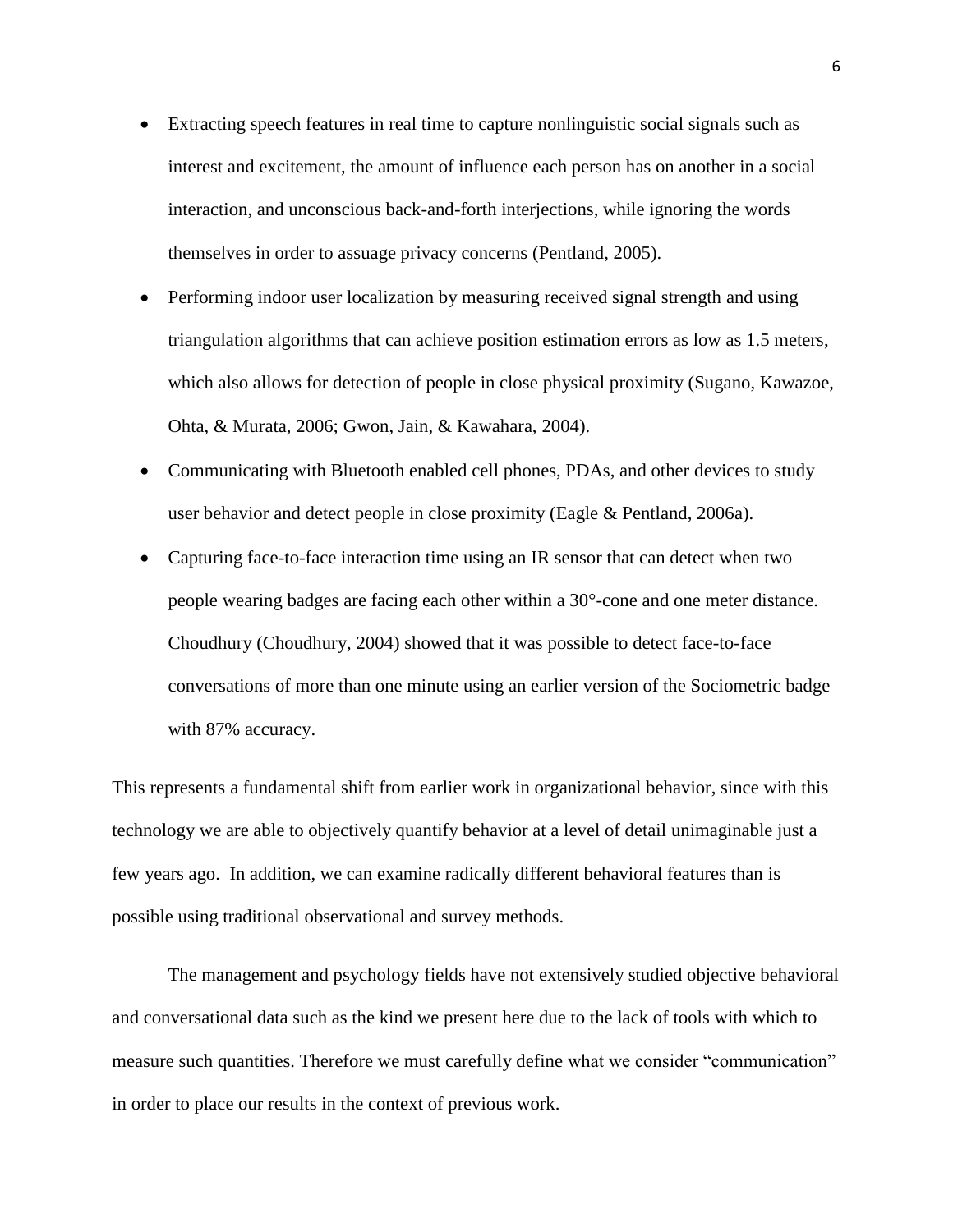### **Organizational Behavior Background**

There are several environmental, organizational, and psychological factors that affect face-toface communication. For instance, Zahn (Zahn, 1991) studied the effects of hierarchical relationships and physical arrangements on face-to-face communication in an office environment. Mutual exposure and physical distance were used as predictors of communication time.

Electronic communication channels, which include telephone, fax, e-mail, instant messaging, and video conferencing, have also been examined. Most previous studies have attempted to extract social network structures by looking at e-mail only (Bird, Gourley, Devanbu, Gertz, & Swaminathan, 2006). However, (Grippa et al., 2006) compared the social networks implied by four different media: e-mail, face-to-face, chat, and phone in order to identify to what extent the network implied by e-mail differs from the network implied by other communication media. They found that e-mail alone defined 72% of a social network's density, the total number of edges implied by merging email and chat explained 85% of the overall network density, and the complete network's density was entirely described by combining e-mail and face-to-face communication.

Many researchers have focused on a quantity that has been found to be closely related to communication: task interdependence (Wageman, 1995). *Task interdependence* is defined as the degree to which individuals must cooperate with other people to complete a task (Van der Vegt & Van de Vliert, 2002). Task interdependence has frequently been linked to outcome interdependence, i.e. the degree to which the rewards of individuals are based on the performance of the group as a whole (Van der Vegt & Van de Vliert, 2002). One of the key findings in the literature is that when task and outcome interdependence are not congruous (e.g.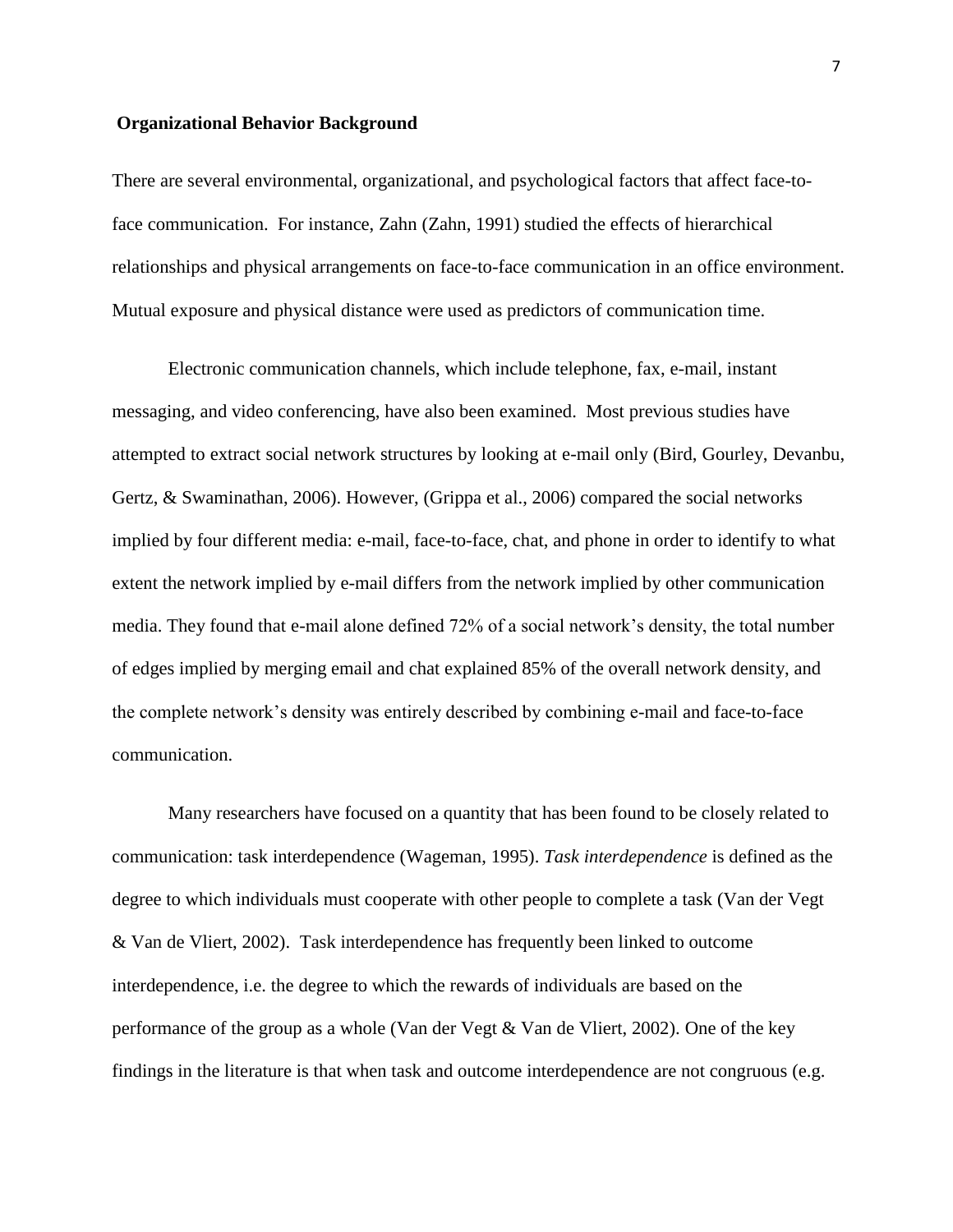highly interdependent tasks are coupled with low interdependent outcomes) then performance decreases (Van der Vegt & Van de Vliert, 2002).

There are conflicting results in the literature when examining the relationships between task interdependence, job satisfaction, and performance. While Brass (Brass, 1985) found a negative correlation between task interdependence and these features, Kiggundu (Kiggundu, 1981) found a positive correlation. Van der Vegt and Van de Vliert (Van der Vegt & Van de Vliert, 2002) suggest that this may be due to differences in the organizations they studied in terms of their outcome interdependence levels.

There has also been substantial research on the effect of official role on job performance and satisfaction (Pruden & Reese, 1972; Dyne & Ang, 1998; Kalleberg, 2000). However, the effects of the social role of employees have not been thoroughly studied. Social role is often represented by the centrality of individual employees in the social network. There are multiple measures of centrality: in-degree, out-degree, betweenness, and closeness (Cross & Parker, 2004). We chose to use betweenness as our centrality measure because betweenness measures the extent to which an individual can play the part of a "broker" or "gatekeeper" with the potential to exert social control over others (Scott, 2006).

The relationship of betweenness with job performance has not always been consistent in the literature. (Roberts & O'Reilly, 1979; Baldwin, Bedell, & Johnson, 1997; Mehra, Kilduff, & Brass, 2001; Cross & Parker, 2004) all found a positive relationship between network centrality and individual performance. However, (Sparrowe, Liden, Wayne, & Kraimer, 2001) found that this depended on the type of communication network: advice network or hindrance network. Advice networks are comprised of relations through which individuals share resources such as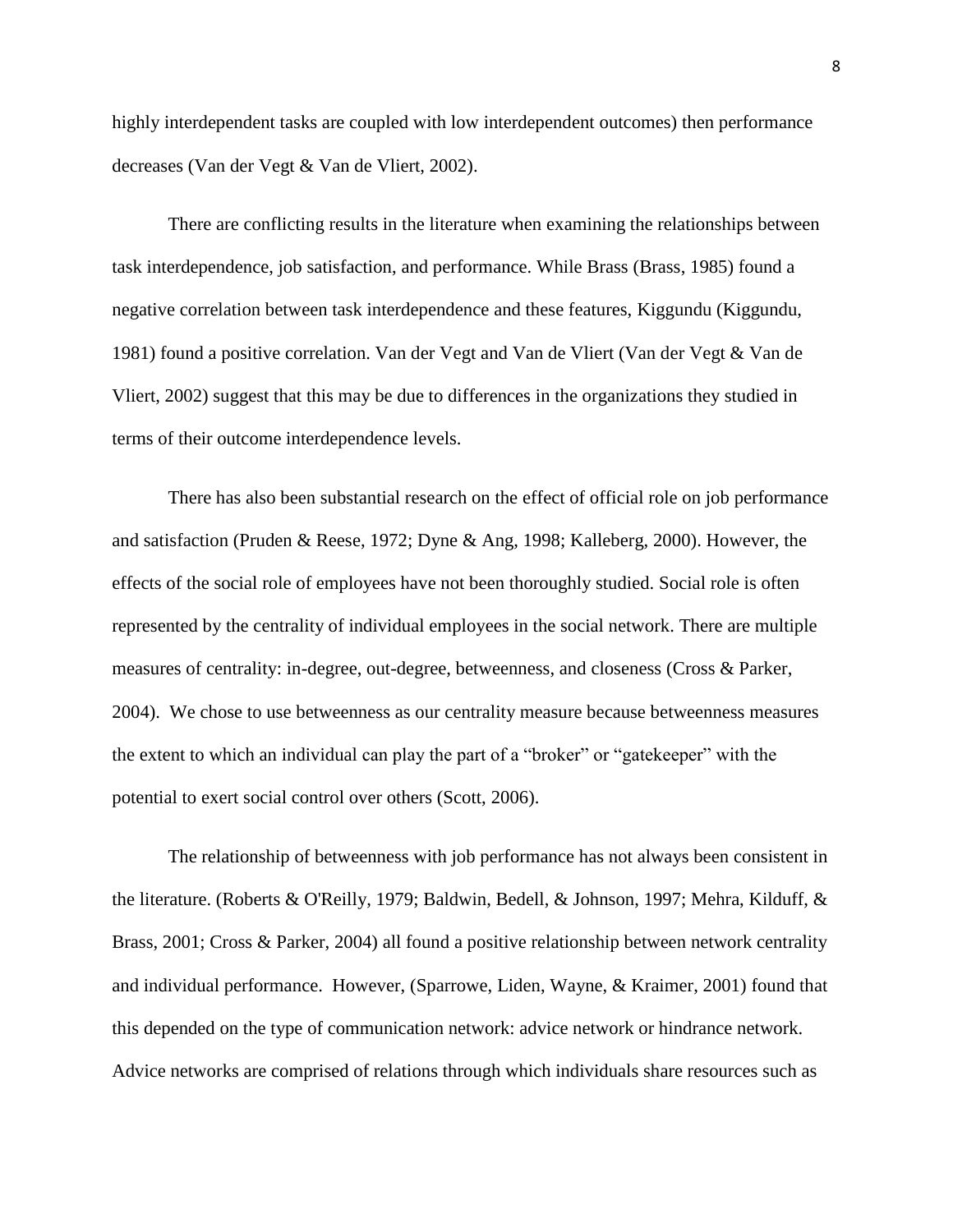information, assistance, and guidance that are related to the completion of their work. Hindrance networks exhibit negative exchange relations with behaviors such as interference, threats, sabotage, and rejection (Sahlins, 1972) as well as affective responses to such behaviors, including annoyance and anger (Pagel, Erdly, & Becker, 1987). Through an experimental study Sparrowe found individuals who were central in their work group's advice networks had higher levels of performance than individuals who were not central players in such a network. In contrast, individuals who were central in a hindrance network had lower levels of performance (Sparrowe et al., 2001).

Roberts and O'Reilly (Roberts & O'Reilly, 1979) examined the relationship of betweenness with job satisfaction and found that peripheral actors had less satisfaction than those with two or more links. Freeman (Freeman, 1977) states that participants in an organization are sensitive to their roles as relayers or coordinators of information vital to the solution of problems. People who are intermediaries pass messages and gain a sense of importance in contributing to a solution, leading them to higher satisfaction levels: the greater the betweenness, the greater their sense of participation and potency (Freeman, 1977). However (Baldwin et al., 1997) found that, similar to job performance, job satisfaction is positively correlated with advice network features, but is negatively correlated with friendship or hindrance network features.

### **METHODOLOGY**

## **Detecting Face-to-Face Interactions**

IR can be used as a proxy for the detection of face-to-face interaction between people. In order for one badge to be detected through IR, two Sociometric badges must have a direct line of sight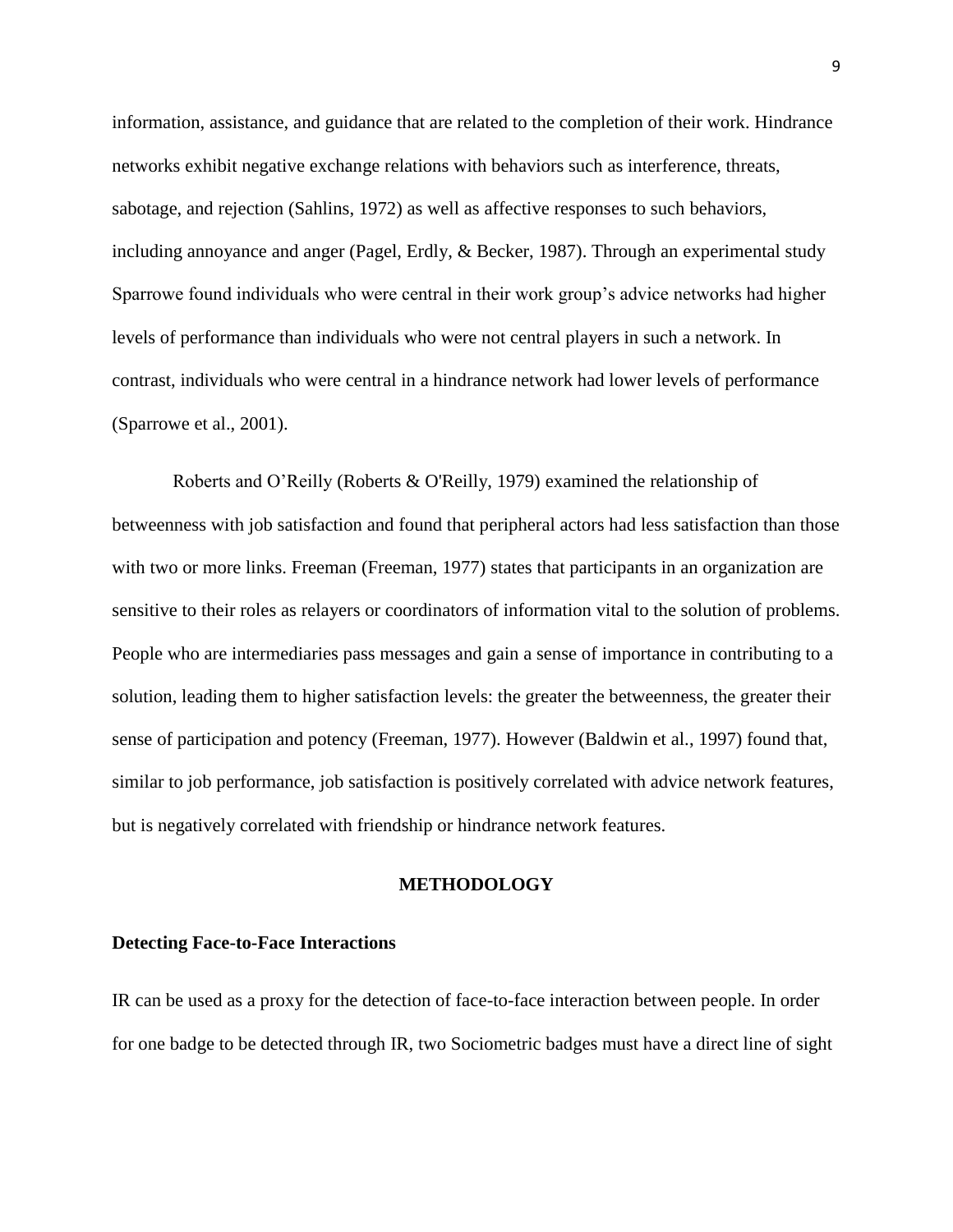to each other. The receiving badge's IR sensor must be within the transmitting badge's IR signal cone of height less than one meter and radius *r* such that:

# $r \leq h \tan \theta, s, t, \theta = \pm 15$

for the IR sensor described above. Figure 1 shows a receiving badge's IR sensor within the specified range. Every time an IR signal is detected by a badge we say that face-to-face interaction may occur.



Figure 1: Face-to-face interaction is detected when the receiving badge's IR sensor is within the transmitting badge's IR signal cone.

We define the total amount of face-to-face interaction time per person as the total number of consecutive IR detections per person multiplied by the IR transmission rate, which in our experiments was once every two seconds.

### **Measuring Physical Proximity and Location Using Bluetooth**

Sociometric badges can detect other Bluetooth devices in close proximity in an omni-directional fashion (within a 10 meter radius). In the past, this functionality has been used to identify location, behavioral patterns, and social ties (Eagle & Pentland, 2006a). It is possible to determine approximate location from base stations and other mobile badges using Bluetooth technology. If a person is detected within the Bluetooth transceiver's range, it does not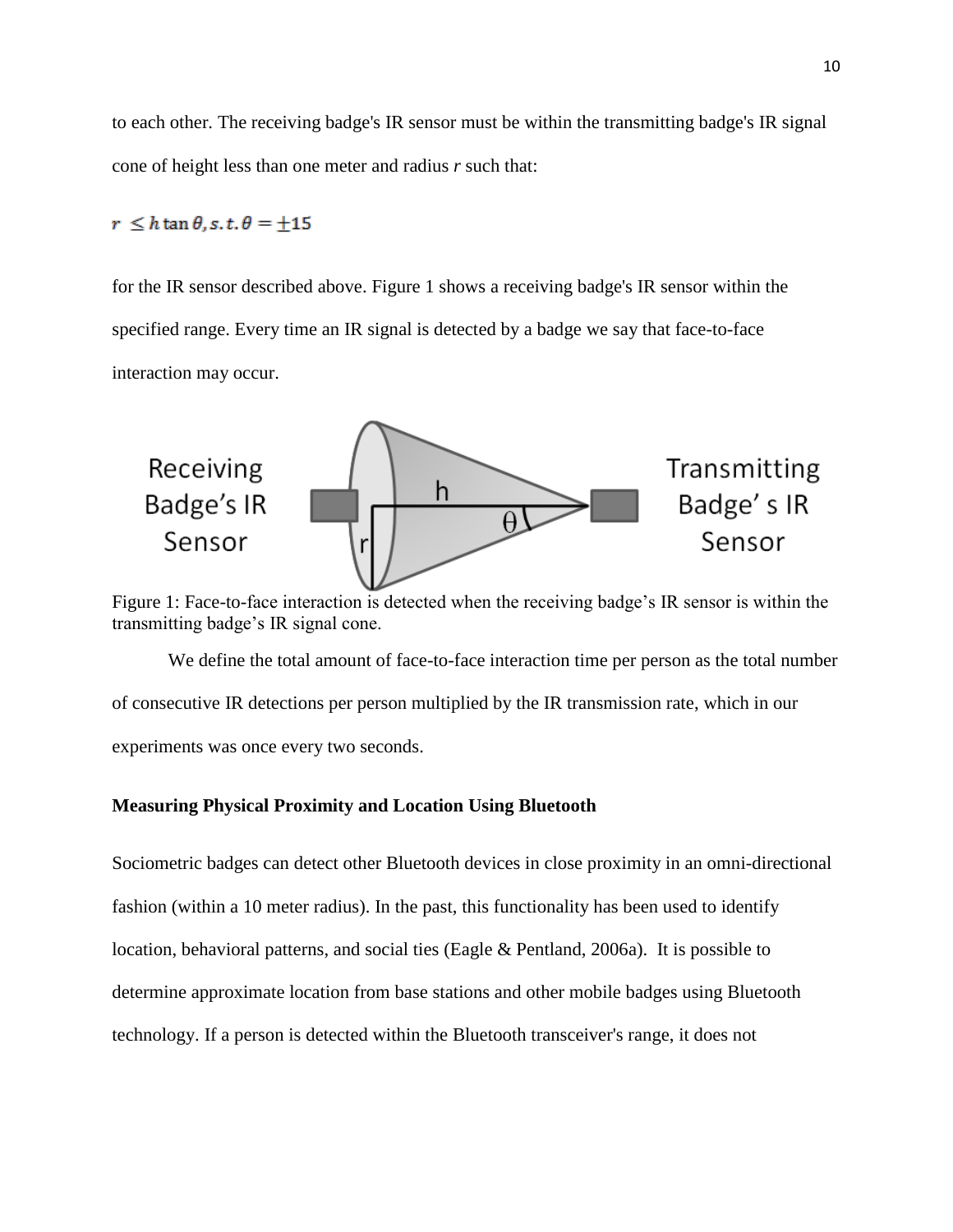necessarily mean that they are interacting with each other. However we can ascertain that they are in close proximity to each other, easily reachable for face-to-face interaction.

Initially we hypothesized that Bluetooth detections could be used to recognize office level locations and conversational groups. However the large range of the Bluetooth receivers made this task extremely difficult, limiting the resolution of our data. This has caused us to take a different approach to the analysis. Since closer devices are detected more often, we say that two people are in close proximity to each other only if their Bluetooth IDs are detected for more than 15 minutes during one hour. In our experiments, each badge was detectable over Bluetooth every ten seconds, and each badge performed a Bluetooth scan every five seconds. This accounts for the limited Bluetooth detection rate.

#### **Detecting Physical Activity Levels**

The badge's 3-axis accelerometer signal is sampled at  $f_s = 250 \text{ Hz}$ , which should be able to capture the range of human movement and could be as low as 30 Hz since 99% of the acceleration power during daily human activities is contained below 15 Hz (Mathie, Coster, Lovell, & Celler, 2004). The range of values for the accelerometer signal varies between *-3g* and  $+3g$ , where  $g = 9.81$  m/s<sup>2</sup> is gravitational acceleration. To normalize the signals, a calibration procedure is necessary to obtain the absolute value of gravity and the zero gravity point *g0*. To obtain these values we slowly rotated one badge in all directions.

The accelerometer samples recorded from each badge *a<sup>i</sup>* are normalized as follows:

$$
a_i^* = \frac{a_i - g_0}{|g|}
$$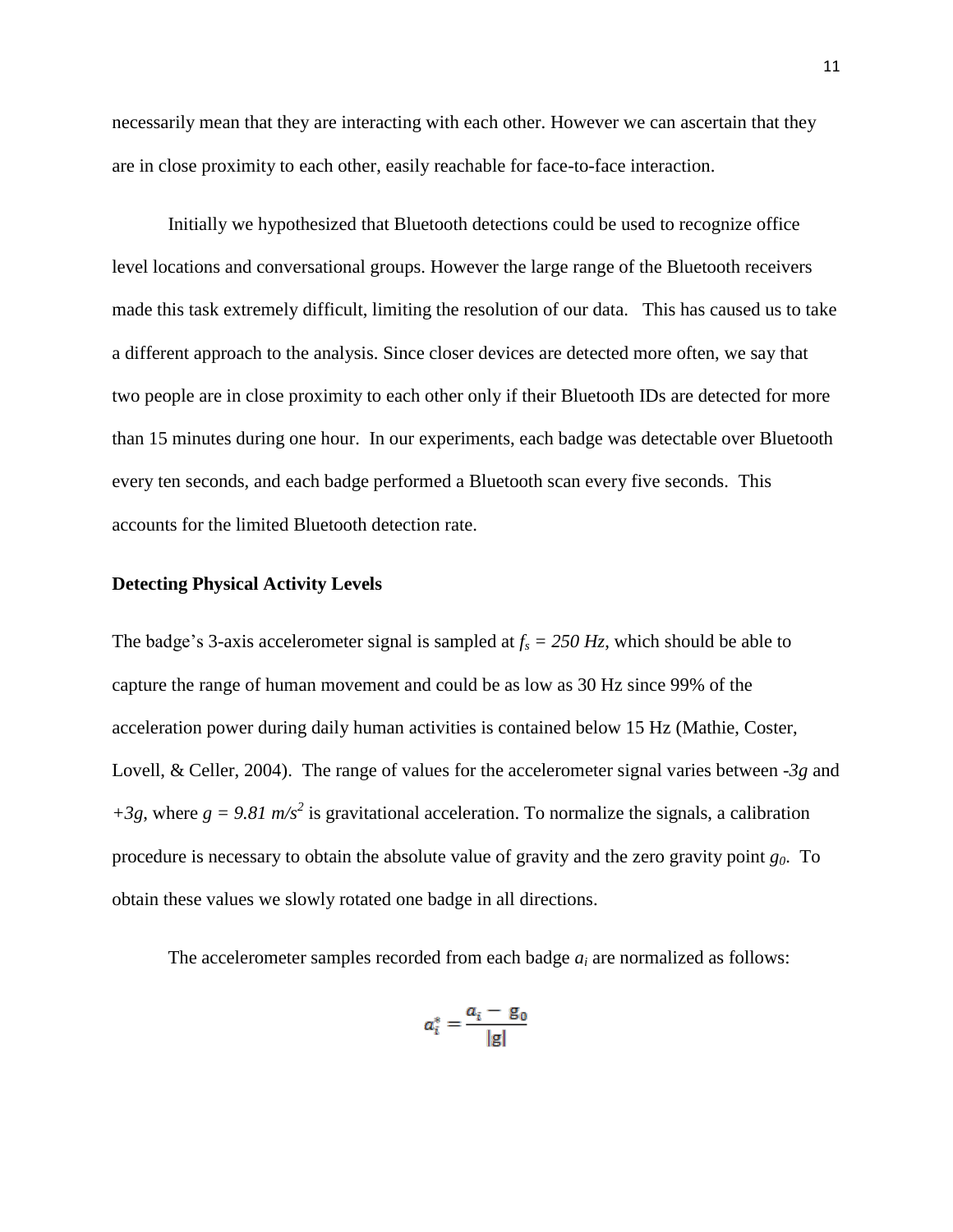The acceleration Signal Vector Magnitude (SVM) provides a measure of the degree of movement intensity that includes the effect of signal variations in the three axes of acceleration (Karantonis, Narayanan, Mathie, Lovell, & Celler, 2006). The SVM is calculated on the normalized i<sup>th</sup> acceleration sample as follows:

$$
SVM_i = |a_i^*| = \sqrt{a_{x_i}^{*2} + a_{y_i}^{*2} + a_{z_i}^{*2}}
$$

To distinguish between periods of activity and rest the average SVM is calculated over oneminute segments:

$$
SVM(k) = \frac{1}{f_s T} \sum_{i=1+f_s T(k-1)}^{f_s T k} SVM_i
$$

where  $T = 60$  is the time segment (in seconds) over which the average *SVM* is calculated, and *k = 1...K* is the number of minutes a person was wearing the badge during the day. When the badge is not being worn  $SVM(k) \leq 1$ , since only the component of gravitational acceleration is detectable. Individual daily activity level is defined as the average *SVM(k)* score over the entire day, and we define *average energy* as the average *SVM(k)* score over a specific period of time. The *standard deviation of energy* is similarly the standard deviation of *SVM(k)* over a specific period of time.

# **Detecting Speech and Conversations**

Objective social signaling measures based on non-linguistic vocal attributes to determine social context have been developed within our research group (Pentland, 2005). We take a similar approach to characterize the interaction between individuals and determine the percentage of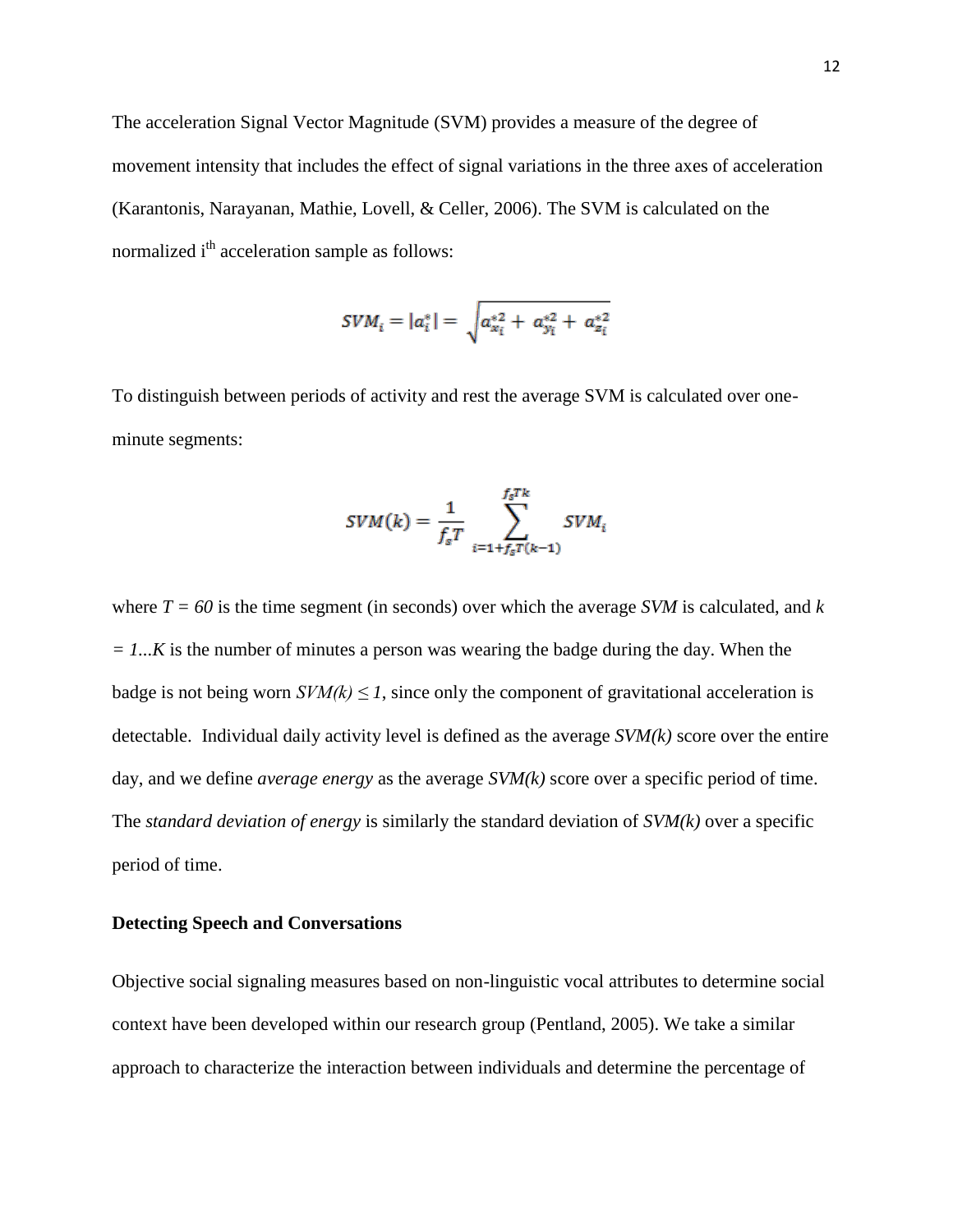time that an individual is engaged in a conversation. By examining the variation in pitch and volume in the audio signal, we are able to distinguish speaking from non-speaking signals (Koyrakh, Waber, Olguin Olguin, & Pentland, 2008).

We are also able to detect conversations by using the mutual information (MI) between the speaking and non-speaking signals of many subjects (Koyrakh, Waber, Olguin Olguin, & Pentland, 2008). By using proximity information derived from our Bluetooth and 2.4 GHz radios, we are also able to distinguish between phone conversations and face-to-face interactions, although in our analysis we ignore phone conversations because of the scarcity of this kind of data.

#### **E-mail Analysis**

E-mail has been frequently used to measure social ties between individuals (Aral et al., 2006). Not only is it easy to measure, but in the modern workplace employees are interacting with each other more and more frequently through e-mail. This data is also easily quantifiable, since we know exactly who sent an e-mail to whom and when. Because e-mail only captures digital interactions, it is unclear whether this accurately represents "real world'' interactions. In our analysis we compare and combine e-mail data with the data collected by the Sociometric badges. In general, large scale unidirectional e-mails have little value when analyzing one-on-one interaction. Therefore we only consider reciprocated e-mails when examining relationships between individuals.

## **Combining Face-to-Face and Electronic Communication**

A key methodological question is how to combine social network data from multiple sources, for instance it is unclear how many e-mails are equivalent to face-to-face interactions detected over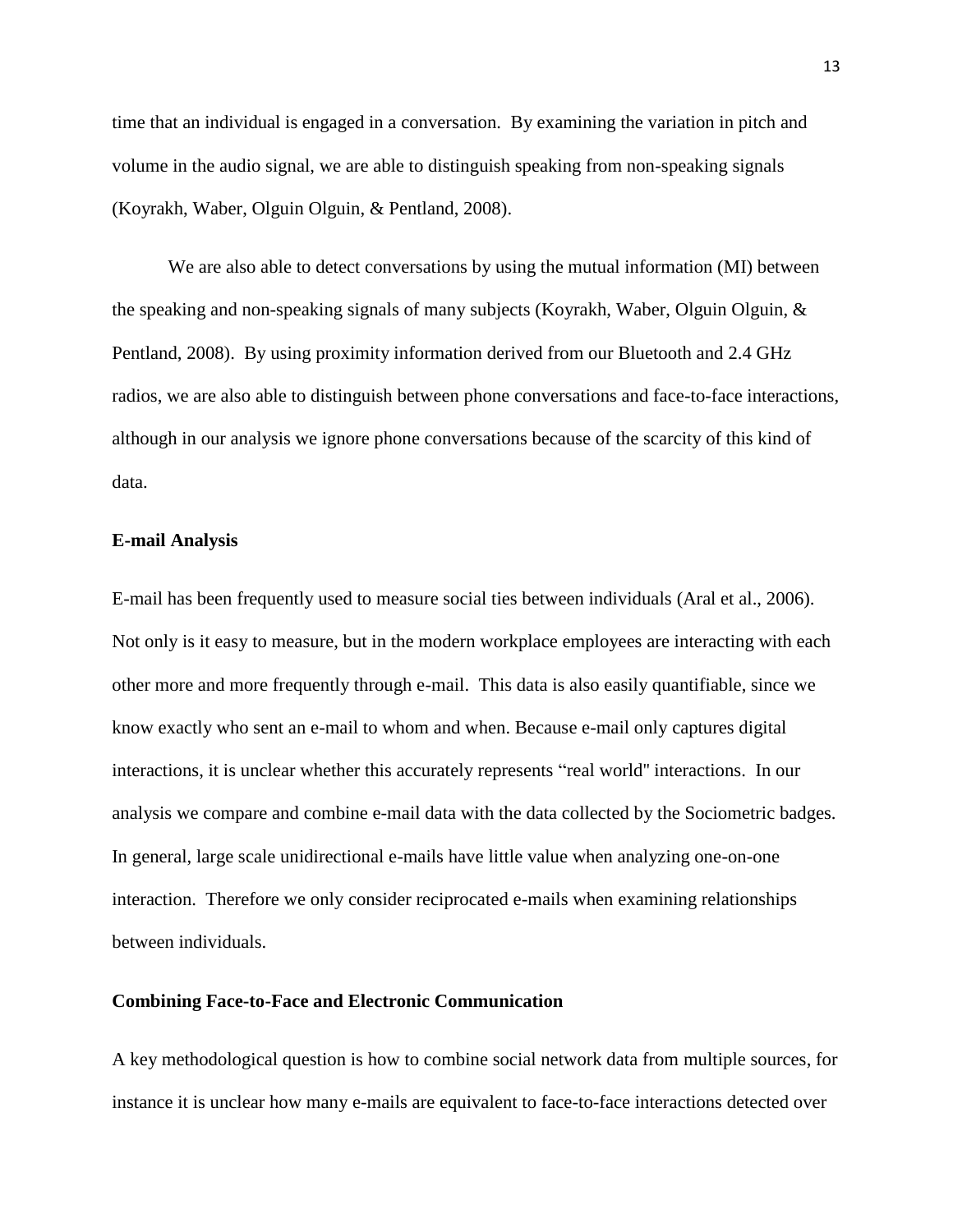IR. However, if we normalize the values such that the greatest number of monthly pairwise (IR detections)/(e-mails) is 1, then we can posit that this will offer a better solution than simply adding the two adjacency matrices together. Ideally, we would use a weighting factor that would discount the e-mail ties by some multiplicative factor because of the intuition that e-mail indicates weaker social ties than face-to-face interaction, but currently we cannot justify choosing a particular factor. We remove mass e-mails and individuals in the "cc" field, since this does not represent the kind of social information we would like to capture. As a default, we define "total communication'' as the sum number of IR detections and e-mail exchanges. In future work we plan to study this relationship in greater detail.

### **Relational Data Analysis**

Relational data (i.e. IR detections, e-mail exchanges, Bluetooth proximity) must be placed into an adjacency matrix in order to analyze it under a social network framework. In relational data there are two participants: a sender *i* and a receiver *j*. We define the matrix *A* with elements *aij* such that:

$$
a_{ij} = \max(a_{ij}, a_{ji})
$$

where  $a_{ij}$  is the amount of communication measured between *i* and *j*. This procedure creates a symmetric matrix and a social network representation.

We define the "betweenness" of a node *o* in a social network as the proportion of all paths between any two nodes in the network that pass through *o* (Scott, 2006). Mathematically, we have: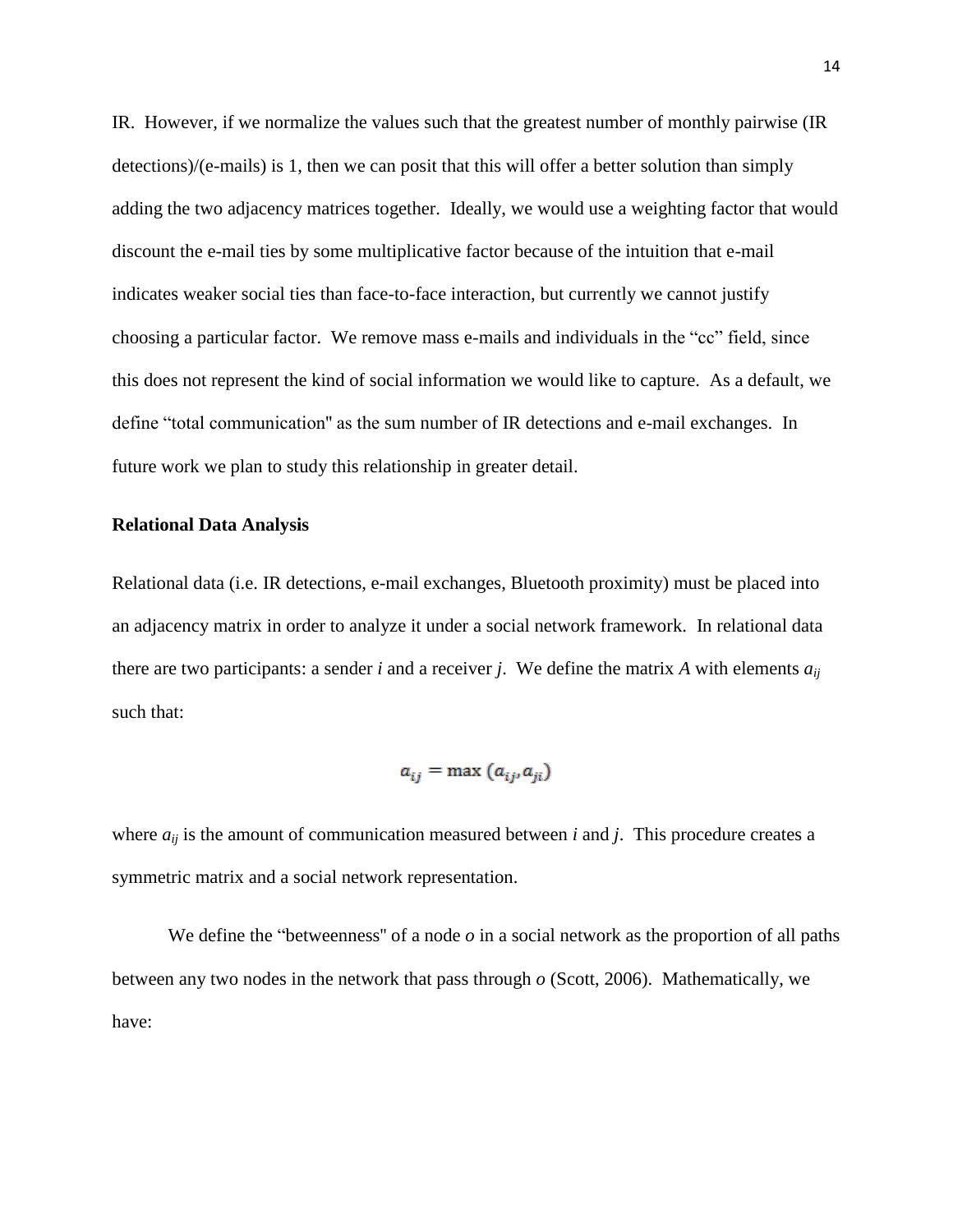$$
b_o = \sum_{o \neq v \neq t \ \forall v, t \in V} \frac{\alpha_{vt}(o)}{\sum_{i \neq v \neq t \ \forall i \in V} \alpha_{vt}(i)}
$$

where  $a_{vt}$  is the number of unique paths in the social network from node  $v$  to node  $t$  that pass through  $o$  and  $b<sub>o</sub>$  is the betweenness of  $o$ .

### **STUDY 1: GERMAN BANK**

We deployed the research platform described above for a period of one month (20 working days) in the marketing division of a bank in Germany that consisted of 22 employees distributed into four teams. Each employee was instructed to wear a Sociometric badge every day from the moment they arrived at work until they left their office. In total we collected 2,200 hours of data (100 hours per employee) and 880 reciprocal e-mails. We obtained these e-mail logs as well as self-reported individual and group performance satisfaction data as part of a case study on the impact of electronic communications on the business performance of teams (Oster, 2007). This data gave us a very detailed picture of the inner operations of the division.

The employee pool had exactly the same number of men as women, but all of the managers were men. The division contained four functional teams consisting of either three or four employees. Each of these teams was overseen by a manager, who was in turn supervised by a mid-level manager. These mid-level managers were responsible for two teams, and they reported directly to the division manager. The division's organizational chart is shown in figure 2.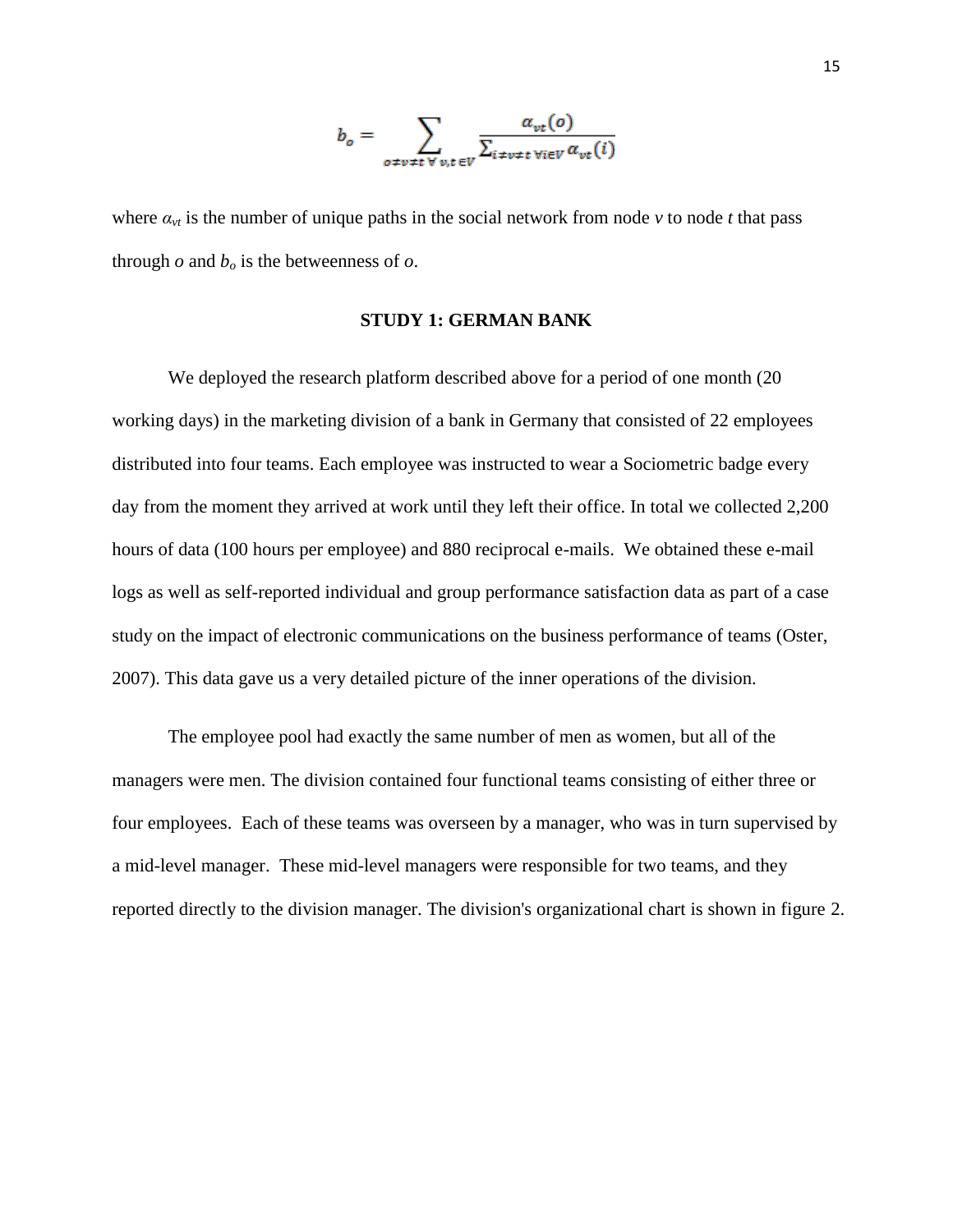

Figure 2: Organizational chart of the German bank's marketing division

The bank division itself also had a very interesting physical layout. The division was split across two floors, and some teams were co-located in a single room while others had employees from multiple teams in them. There were 6 rooms on the second floor and 4 rooms on the third floor. In fact, one of the reasons this division took such an interest in the experiment was to determine precisely what effect this physical layout had on the interactions that occurred within the division.

### **Experimental Procedure**

The Sociometric badges logged IR detections (containing the transmitting badge's ID) every time they were facing other badges, Bluetooth devices' IDs, motion data from the accelerometer, and audio signals. The audio signal was sampled at 8 kHz and averaged over 64 samples so that the raw speech signal could not be reconstructed in order to maintain privacy. All collected data was anonymized and each participant had access only to their own data upon request.

In addition to the 22 wearable badges, 14 badges were used as base stations and placed in fixed locations across two floors of the bank's building to roughly track the location of interaction events as well as subjects. Base stations were continually discoverable over Bluetooth.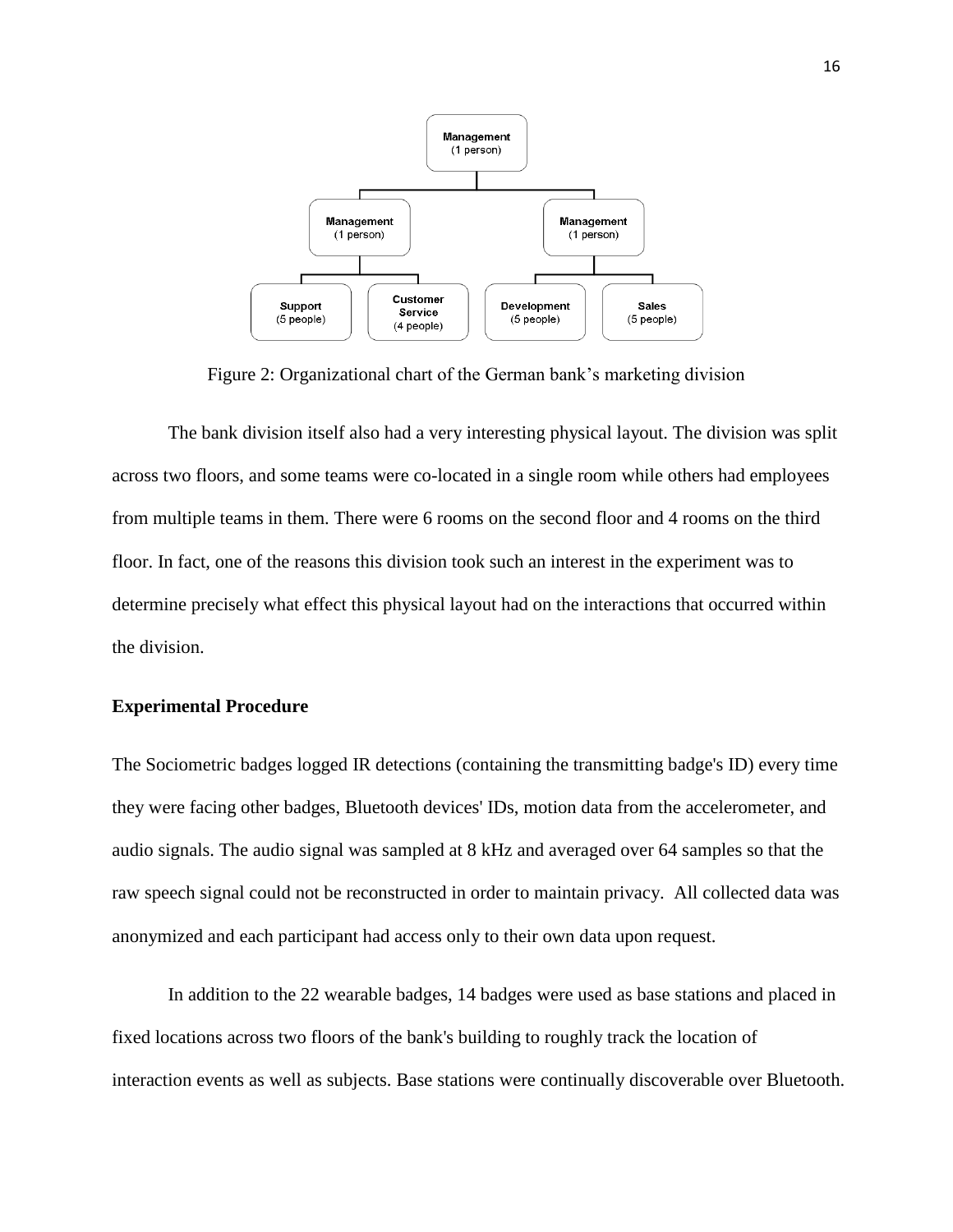A central computer was used for data collection and was placed in the division's conference room, where employees could easily retrieve their badges when they arrived and plug them into a USB hub before they left for the day. This operation allowed data to be automatically transferred via the badge's USB port and securely uploaded to a server in our laboratory once a day, while at the same time recharged the badge's battery. In this experiment we used e-mail as a representative proxy for electronic communication since it was the most frequently used means of communication among employees in this organization. In future experiments we plan to incorporate other electronic communication channels into our analysis.

At the end of each day employees were asked to respond to an online survey that included the following questions:

**Q1**. What was your level of productivity today?

**Q2**. What was your level of job satisfaction today?

**Q3**. How much work did you do today?

**Q4**. What was the quality of your group interaction today?

We modeled our questions on those that are frequently used in the literature (Van der Vegt  $\&$ Van de Vliert, 2002). Each question could be answered according to the following 5-point scale:  $(1 = \text{very high}) (2 = \text{high}) (3 = \text{average}) (4 = \text{low}) (5 = \text{very low})$ . In our analysis below we flipped the scale (i.e. |previous value - 6|) for ease of interpretation. Each person had to enter their badge number when they answered the survey. In the following sub-sections we list our hypotheses with regards to this experiment and describe our results.

# **Hypotheses**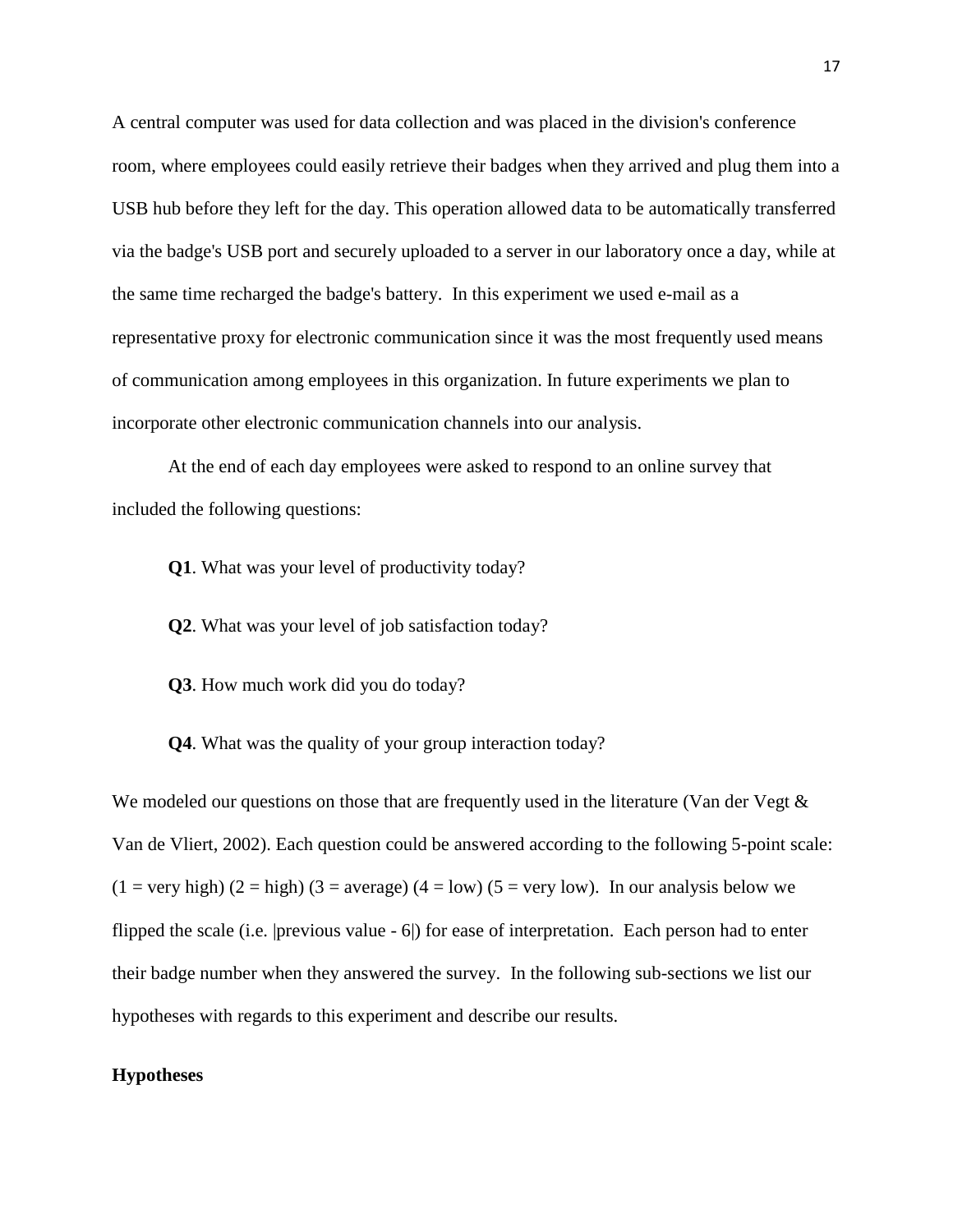There is a large amount of research that assumes that face-to-face and electronic communication are equivalent (Aral et al., 2006). Therefore, we hypothesize that:

*Hypothesis 1: The greater the amount of face-to-face interaction an individual has the greater amount of electronic communication they have.*

There has been extensive research on the occurrence of communication overload and its effects (Gardner & Winder, 1998; Baum, Calesnick, Glenn, & Gatchel, 1982; Johansen, Vallee, & Spangler, 1979; Kerr & Hiltz, 1982; Hiltz & Turoff, 1985). Individuals who become overloaded with communication responsibilities have difficulty focusing on the tasks at hand and coping with their other responsibilities (Kerr & Hiltz, 1982). Subsequently, their overall level of satisfaction with their situation will decrease (Gardner & Winder, 1998). If we are able to capture both face-to-face and electronic communication, then we should be able to gauge the degree of communication overload experienced by an individual. This leads us to:

*Hypothesis 2: The greater the amount of total communication an individual has the lower level of satisfaction the individual will have.*

Similarly, Brass found that people with higher betweenness had lower levels of satisfaction (Brass, 1981). Brass explains this negative correlation by the strong relationship between job satisfaction and job characteristics, such as autonomy and task variety. Since individuals with low centrality tend to be in jobs with high autonomy and low task interdependencies, individual compensation structures are more pleasing (Van der Vegt, Emans, & Van de Vliert, 2002). Hence we posit:

*Hypothesis 3: The more central an individual is in an organization, the lower their level of satisfaction will be.*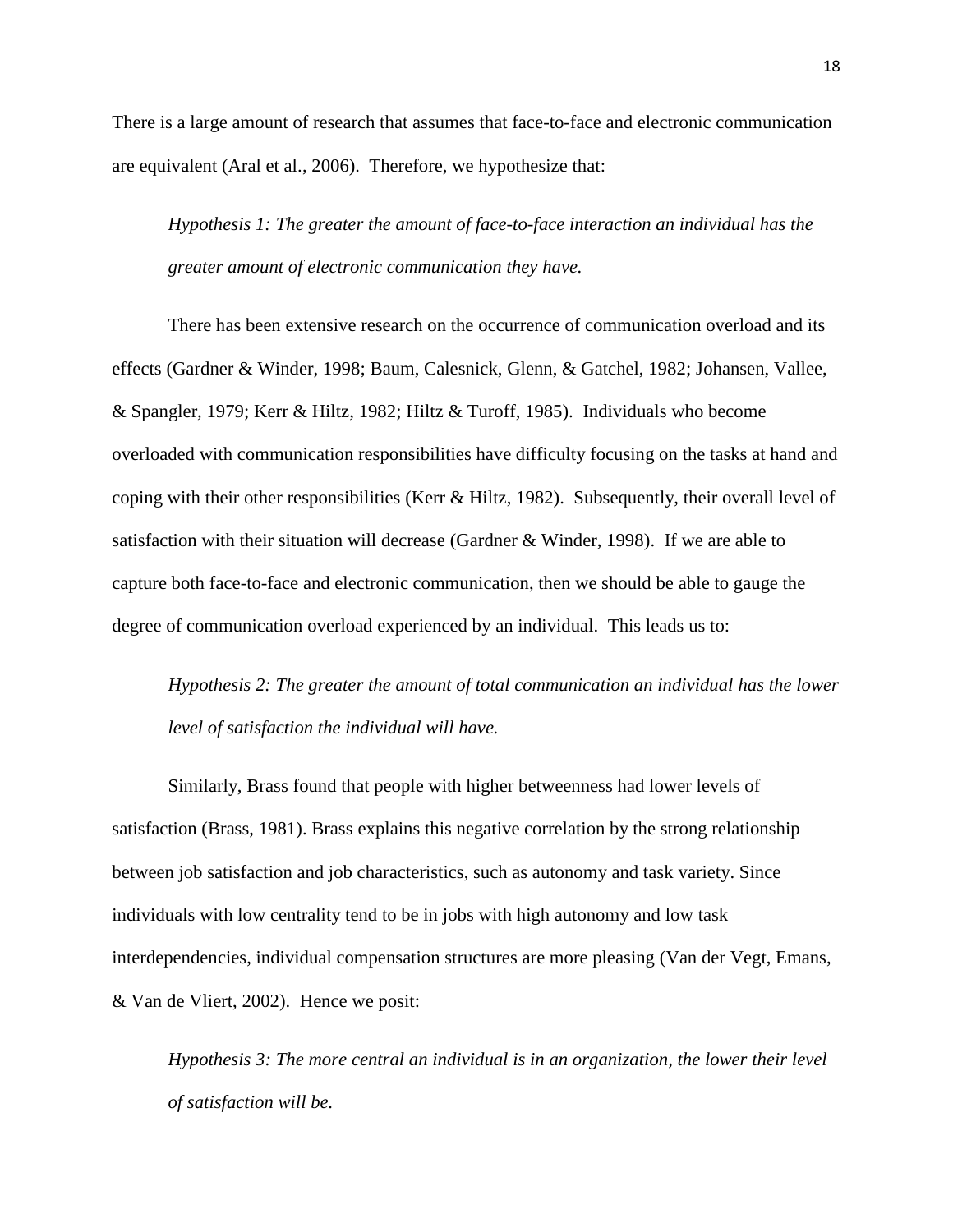### **Results**

Over the course of the experiment, the average number of different people in close proximity to an individual per hour was measured using the method described in the methodology section above. The range of values for this measure was 0.13 to 4.12 people per hour. The total number of e-mail exchanges during the study was in the range of 15 to 149.

We found that the overall number of people in close proximity had a high negative correlation with the number of e-mails exchanged ( $r = -0.55$ ,  $p < 0.01$ ). We also found no significant correlation between face-to-face interactions detected over IR and e-mail activity. Consequently the greater the number of people who are in close proximity to an individual, the lower volume of electronic communication the individual will have. This is contrary to H1.

However, when we restricted attention to same-status individuals (employee-employee, manager-manager) that were proximate to each other we obtained a high correlation between these quantities ( $r = 0.65$ ,  $p < 0.001$ ). This has powerful implications for previous work that has used e-mail communication as a proxy for the social network of an organization, since in the past e-mail has been used as a proxy for all communication channels (Aral et al., 2006). Thus it may be that only in very "flat" organizations is e-mail a reasonable proxy for face-to-face interactions.

When we examined the total communication (e-mail and face-to-face) of each individual, we found that it had a very high correlation with monthly averages of questions Q2 (job satisfaction) and Q4 (group interaction satisfaction) in the survey described in the experimental procedure section above ( $r = -0.48, -0.53$ , and  $p < 0.05$  in both cases). This is consistent with hypothesis 2, namely that as an individual engages in more and more communication, their satisfaction level decreases. It is important to note that this relationship was not found when examining face-to-face and e-mail data separately; the data had to be combined. This result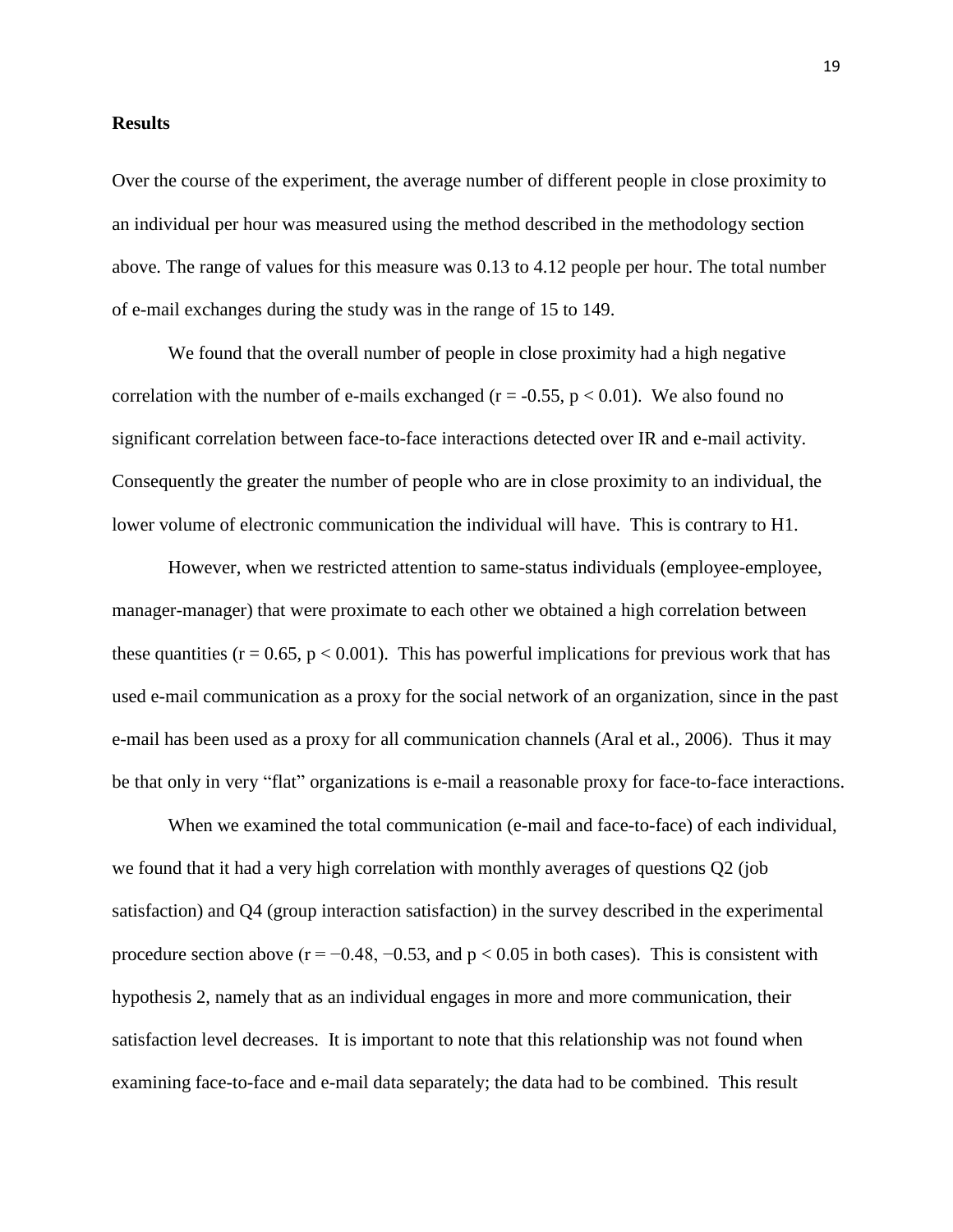stresses the importance of capturing face-to-face communication, since if only e-mail data is collected significant measures of social context are lost.

We also found that total communication betweenness was highly negatively correlated with the monthly average of Q4 (group interaction satisfaction) ( $r = -0.49$ ,  $p < 0.05$ ) and therefore is consistent with hypothesis 3. While we also found this negative relationship between total communication and Q4, total communication betweenness and total communication were not significantly correlated. It should also be noted that betweenness was not correlated with performance. In line with the results of hypothesis 2, this strong negative correlation was found only in the communication network of total communication, not in separate observations of faceto-face and e-mail. Hence we can understand that the individual's role in the communication network, including both co-present and electronic communication, is a strong indicator of an employee's satisfaction level.

A multi-linear regression was fit to model question Q4 (group interaction satisfaction) using total communication and total communication betweenness. The results are listed below in table 1. The combination of these two measures has good explanatory power, although their coefficients were both only close to significance.

| Total Model: $r = 61$ , $F = 5.40$ ( $p = 0.01$ ), $N = 22$ |         |          |  |  |
|-------------------------------------------------------------|---------|----------|--|--|
| <b>Variable</b>                                             | β       | p        |  |  |
| <b>Intercept</b>                                            | 3.81    | < 0.0001 |  |  |
| <b>Total Communication</b>                                  | $-0.19$ | 0.12     |  |  |
| <b>Betweenness</b>                                          |         |          |  |  |
| <b>Total Communication</b>                                  | $-0.17$ | 0.06     |  |  |

Table 1: Multi-linear regression for Q4.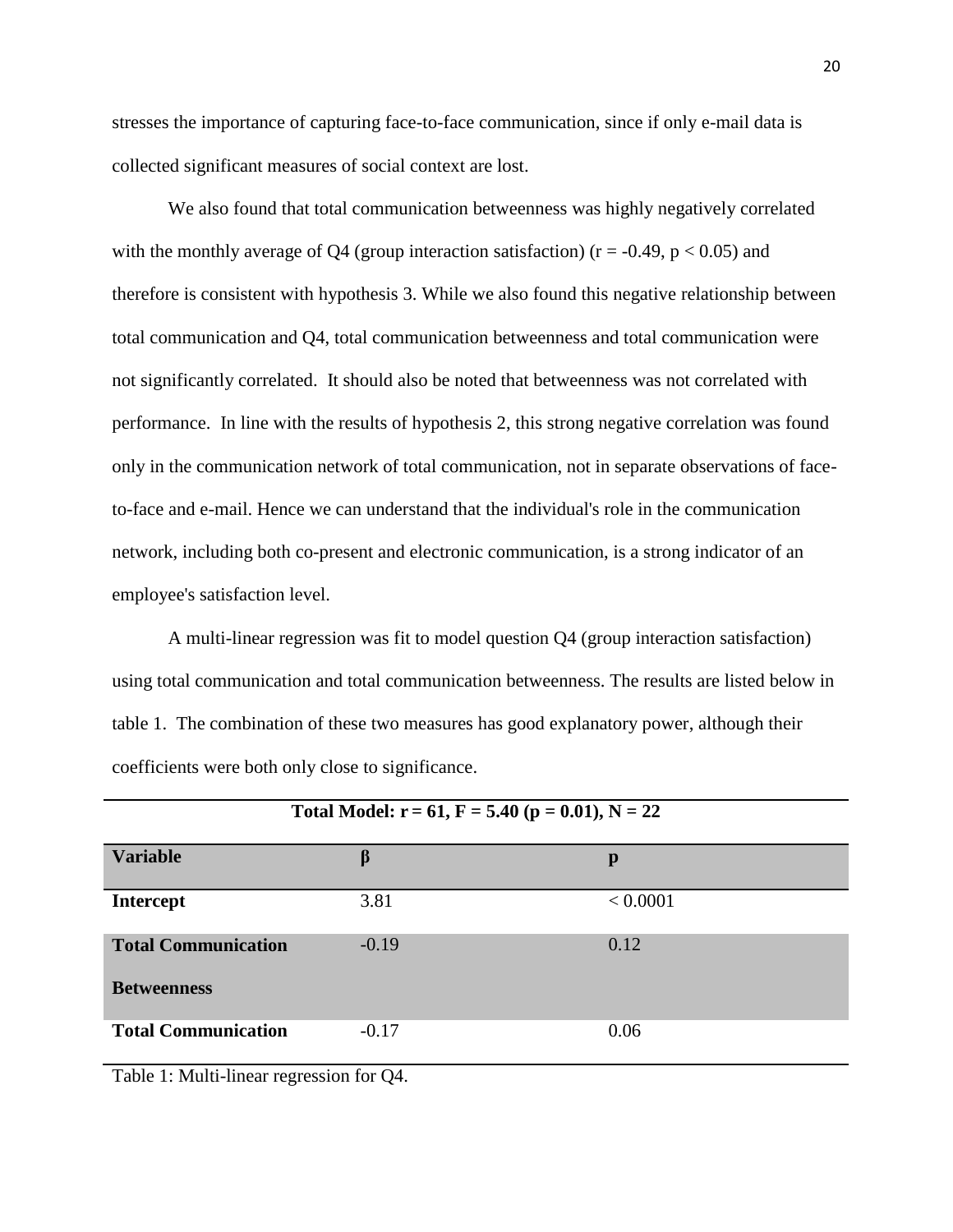### **Discussion**

We can attribute the negative correlation between proximity and e-mail to several factors. First, if you are in close proximity to another individual, it may make more sense to interact with them in the real world rather than to send them an e-mail. Second, proximity information also picks up on informal relations, while in this particular organization e-mail is used mainly for business purposes. Therefore wearable sensing technology is required in order to have a full view of the social network.

The fact that total communication had moderately high correlations with job and group interaction satisfaction seems to imply that this organization exhibits low outcome interdependence and is a competitive context (Van der Vegt & Van de Vliert, 2002; Tjosvold, 1989).

Our confirmation of hypothesis 3, particularly with regards to group interaction satisfaction, indicates that groups in this organization require dense communication. Individuals that span multiple groups would therefore be in an uncomfortable position that required them to spend too much time coordinating between these groups. Another explanation is that individuals have different task dependencies that may conflict with those of the people that they work with. We can then view social connections in this conflicting sense as belonging to a hindrance network, while those that connect two individuals with similar tasks dependencies belong to an advice network (Sparrowe et al., 2001). This nicely agrees with our finding that betweenness in this combined network did not have a significant correlation with job performance, since Sparrowe's work implies that an organization without strong advice or hindrance networks will not have actors of high betweenness that are also highly productive (Sparrowe et al., 2001).

# **STUDY 2: CHICAGO DATA SERVER CONFIGURATION FIRM**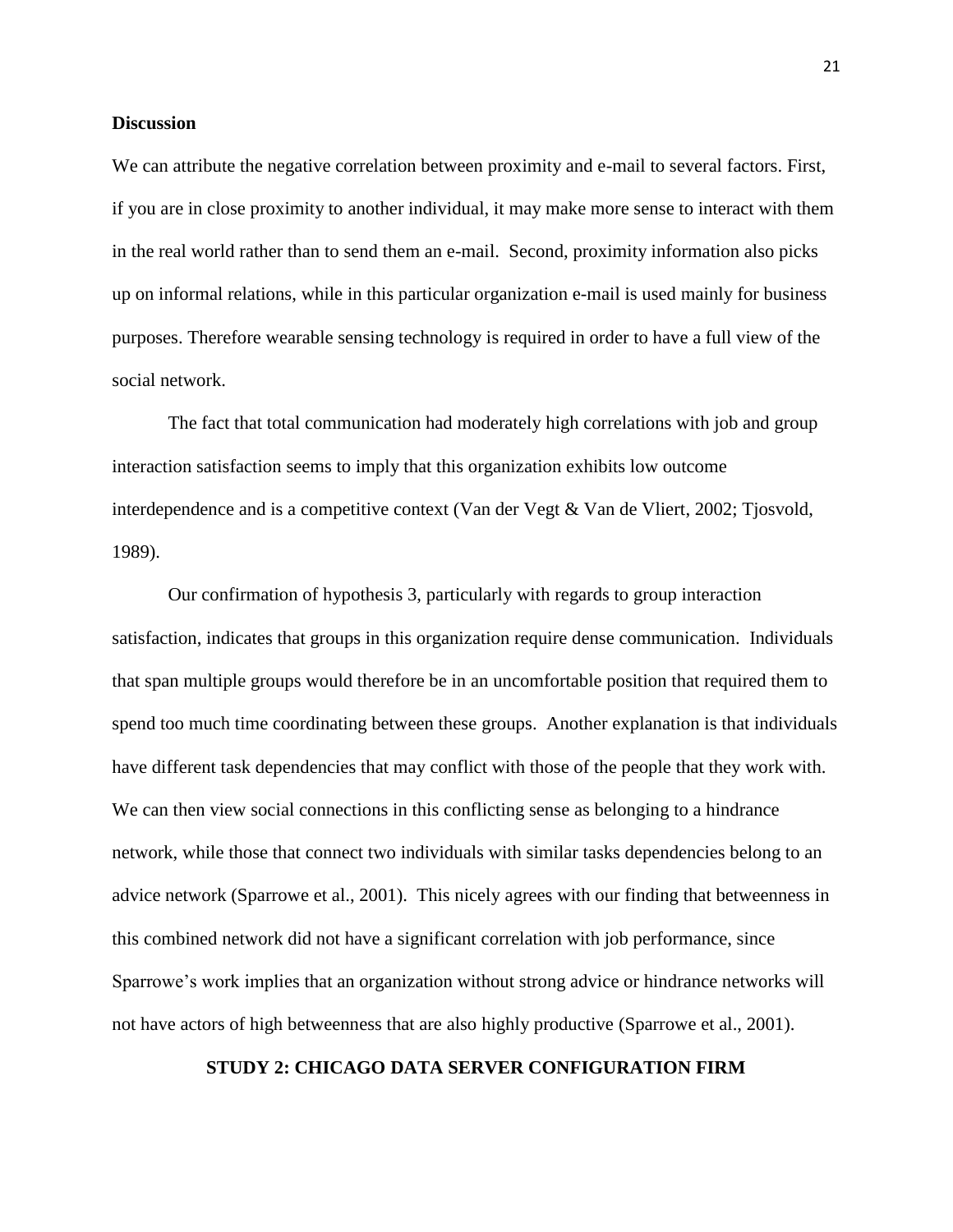The results that we obtained from study 1 were extremely interesting, but we also wanted to see how these relationships played out at a finer grained level. We can ask, for instance, if communication during a critical task significantly impacts performance, versus communication over longer periods of time. Below we present details of this fine-grained analysis, but we are in the process of analyzing this data at a higher level as well.

We deployed our Sociometric badge platform described above for a period of one month (20 working days) at a Chicago-area data server configuration firm that consisted of 28 employees, with 23 participating in the study. Each employee was instructed to wear a Sociometric badge every day from the moment they arrived at work until they left their office. In total we collected 1,900 hours of data, with a median of 80 hours per employee. All of these employees were male, and since this was a recently formed department none had been employed for over a year. Still, there were five recognized experts, and in our analysis we controlled for skill level differences. Electronic communication was not extensively utilized in this firm for task-related communication, so we did not collect this data. Now we will explain the actual task structure for these employees, and in the analysis below we examine employee behavior at the task level rather than at the individual level. This allows for a much finer-grained analysis than would otherwise be possible.

### **Task Structure and Productivity Data**

Salesman in the field used an automated program to request a computer system configuration for a potential customer. These configurations are automatically assigned a difficulty (basic, complex, or advanced, in ascending order of difficulty) based on the configuration characteristics. Employees in the department are then assigned a configuration task in a first come first served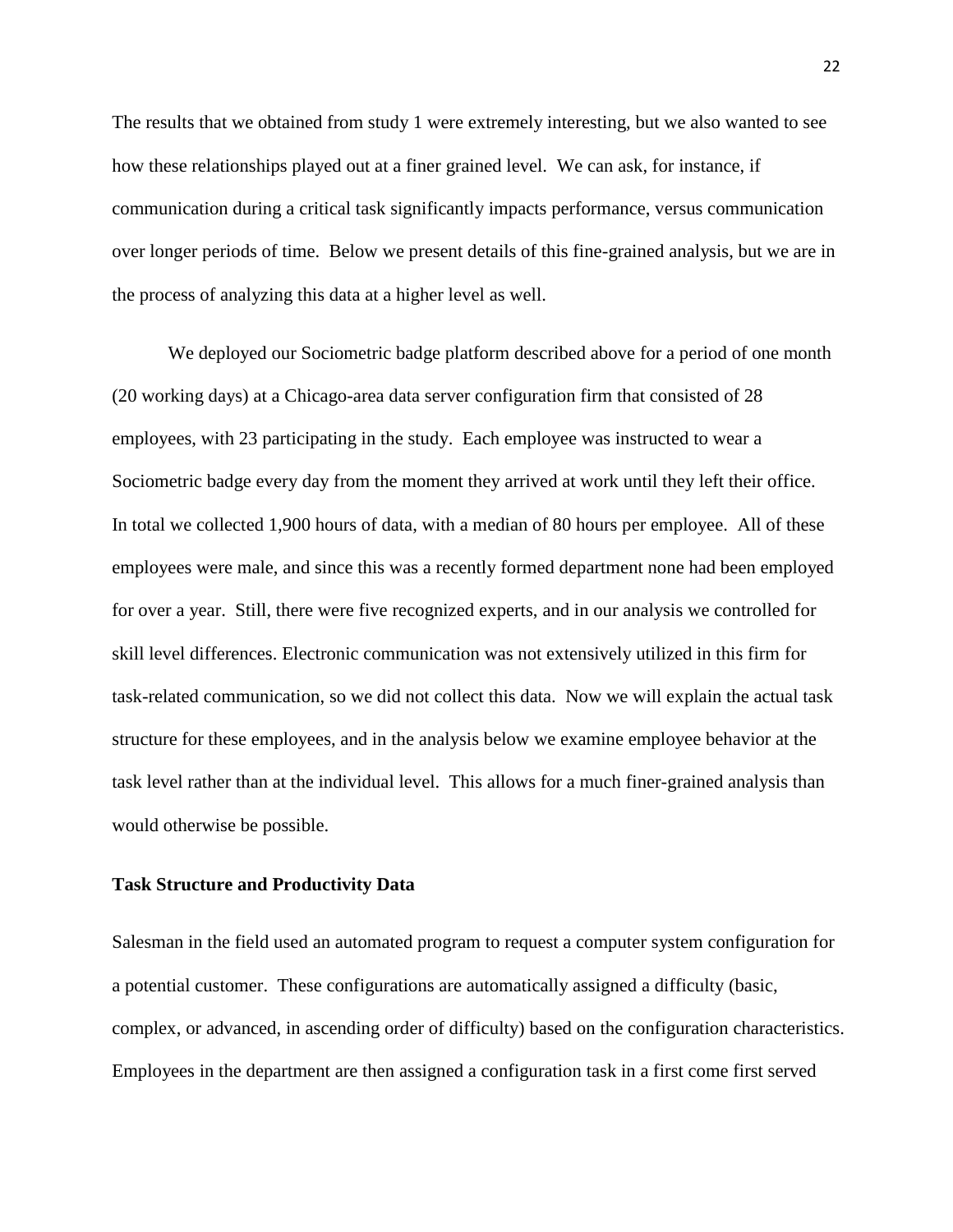fashion. This configuration task may require them to use a computer aided design (CAD) program in order to satisfy the customer's needs. Finally, the employee submits the completed configuration as well as price back to the salesman, and the employee is placed at the back of the queue for task assignment. The exact start and end time of the task is logged, and the number of follow-ups that are required after the configuration is completed is also recorded in the database. We were able to obtain this data in addition to the badge data, although in our analysis we only examined tasks where the employee was wearing the Sociometric badge for the entire task duration.

We omitted tasks that took no time to complete, as this was due to preconfigured systems being purchased rather than actual work by the employee. We also omitted instances where an employee only completed one task in the available data, since then we were unable to control for behavioral differences in our analysis. In our final dataset we have 133 basic tasks, 8 complex tasks, and 29 advanced tasks. In our analysis we only consider basic tasks, although we note that both complex and advanced tasks exhibited similar trends with the basic tasks.

# **Hypotheses**

Initial examination of the data showed four clusters of behavior:

- 1. Low variation in physical activity, no speaking
- 2. Low variation in physical activity, speaking
- 3. High variation in physical activity, no speaking
- 4. High variation in physical activity, speaking

Here "low variation" is when the standard deviation of energy was below the mean, whereas in "high variation" it was above the mean. There were 60 tasks in group 1, 19 tasks in group 2, 22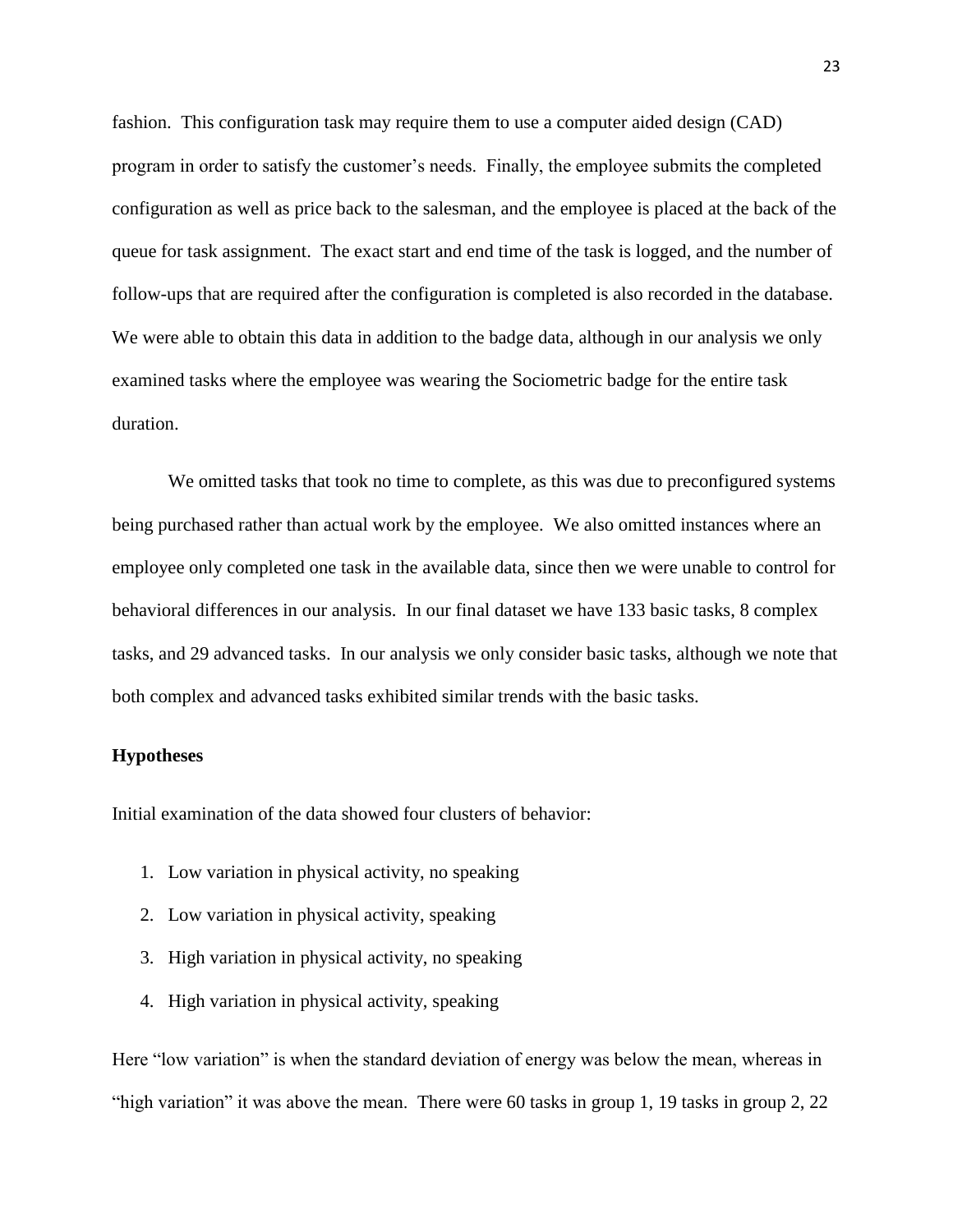tasks in group 3, and 32 tasks in group 4. Note that variation in physical activity, as well as speaking/not speaking behavior, was not correlated with the average activity level.

Variation in activity level is known to be an indicator of activation of the autonomic nervous system, commonly known as the "fight or flight system" (Eston, Rowlands & Ingledew, 1998; Sung, Marci & Pentland, 2005; Stoltzman, 2006). The "nervous energy" of an active autonomic nervous system spills over into more frequent body movements, more frequent gestures, as well as more frequent vocalizations (Valbonesi et al., 2002). Activation of the autonomic nervous systems is also an important indicator of stress (Picard, 1997). The negative relationship between stress and productivity is well documented (Karasek & Theorell, 1992). Therefore we hypothesize that:

*Hypothesis 4: Behavioral clusters 1-4 will exhibit completion times and follow-ups that increase according to group number.*

Another way to phrase hypothesis 4 is that group 1 will have the shortest completion times and the fewest number of follow-ups, group 2 will have the second shortest completion times and the second lowest number of follow-ups, and so on.

### **Results**

We processed the Sociometric badge data from this experiment as described above. All data was analyzed on a per-minute basis, since we wanted to control for the effects of task length. We also controlled for differences in personal skill and behavioral tendencies by normalizing the extracted features by each individual's per-minute averages for basic tasks. Therefore, we are not comparing whether individuals with certain behavioral signatures are more effective, but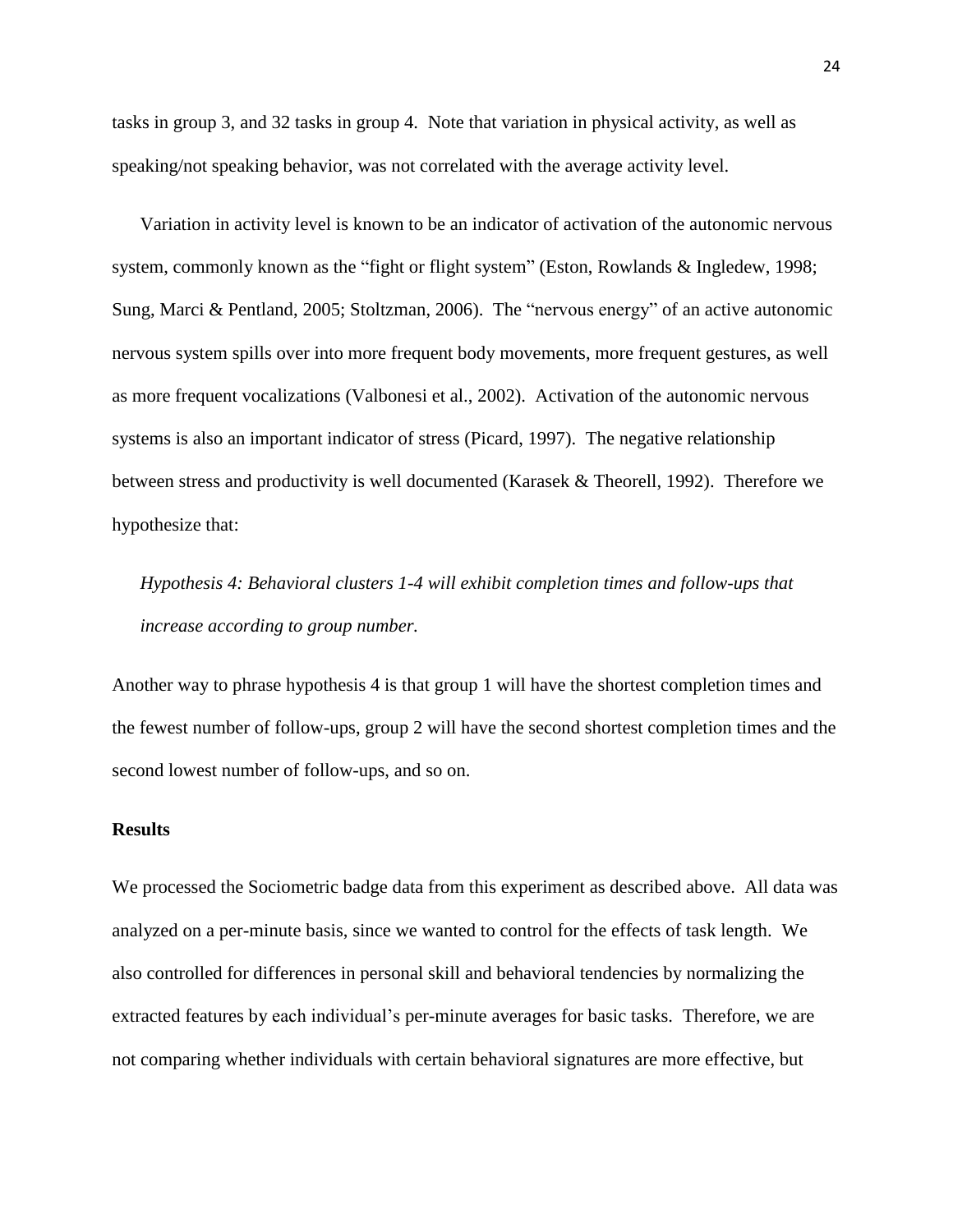rather whether increases or decreases of a certain behavior in *any* individual indicate increased or decreased performance.

The means for the four groups on both follow-ups and completion time is shown below in figure 3. As can be seen from the figure, our results lend support to hypothesis 4, but they do differ in the follow-up difference between groups 3 and 4, although this difference was not significant. We found that completion times and follow-ups were significantly different between groups (1 and 2) and (3 and 4) (completion time:  $\mu_{1,2} = 0.54$ ,  $\mu_{3,4} = 1.17$ , p < 0.0001, follow-ups:  $\mu_{1,2} = 0.86$ ,  $\mu_{3,4} = 1.14$ ,  $p < 0.01$ ). We will discuss these findings in depth below.



Figure 3: Average controlled completion times and follow-ups for all groups. Groups (1 and 2) and (3 and 4) differ significantly on completion time ( $\mu_{1,2} = 0.54$ ,  $\mu_{3,4} = 1.17$ , p < 0.0001) and follow-ups ( $\mu_{1,2} = 0.86$ ,  $\mu_{3,4} = 1.14$ ,  $p < 0.01$ ).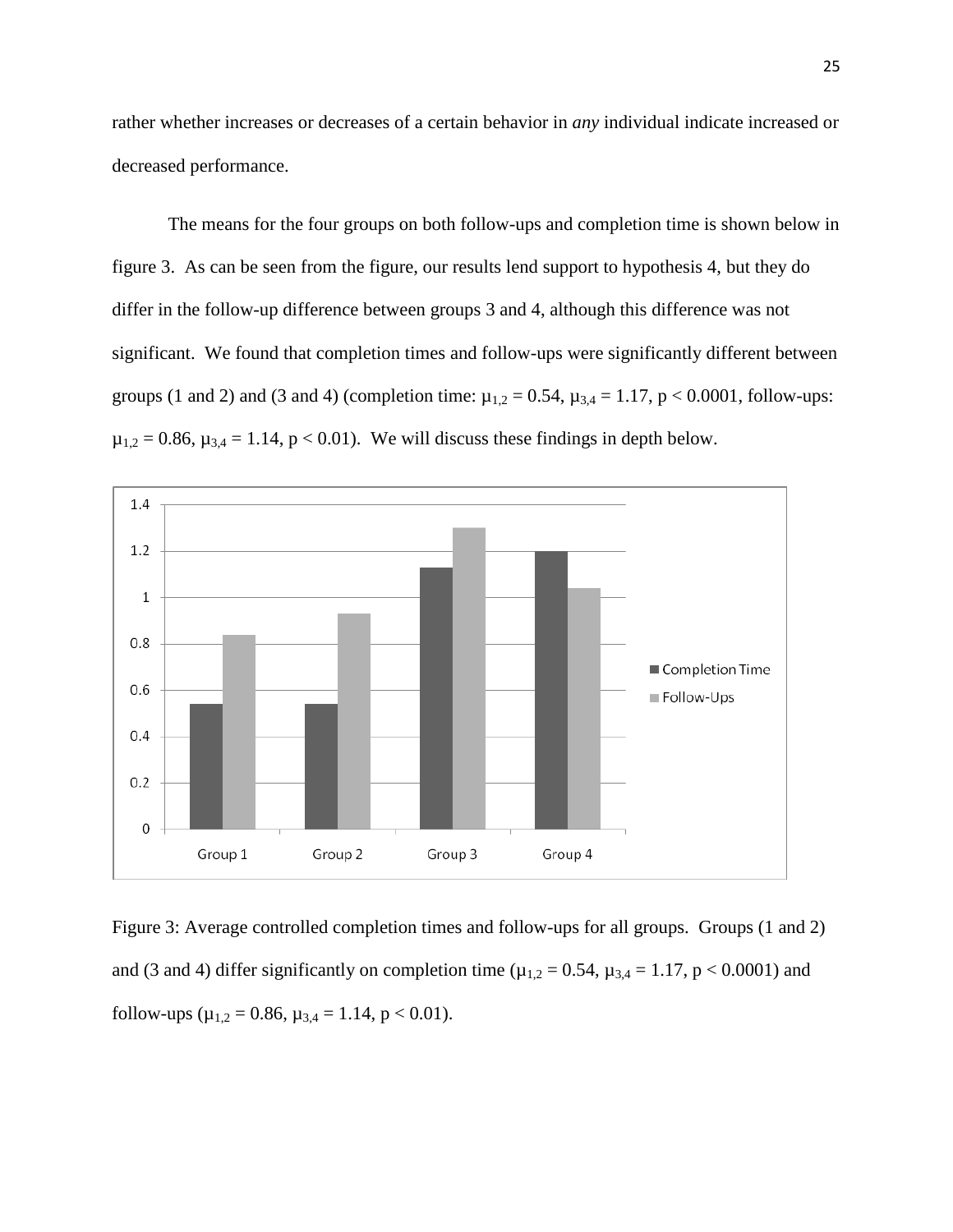Over all behavioral groups, completion time has a high significant correlation with the standard deviation of activity ( $r = 0.50$ ,  $p < 0.001$ ). However, this effect is not apparent at lower activity levels, and we speculate that there is a threshold effect whereby variation in activity level is correlated with completion time only when the amount of variation exceeds a baseline amount. This relationship between completion time and variation in activity is also shared by variation in speaking behavior, as cases in which the subject spoke to others had a much higher correlation with completion time  $(r = 0.59, p < 0.00005)$  than cases in which the subject did not speak to others ( $r = 0.39$ ,  $p < 0.001$ ). However this apparent relationship may be due to having many more low-activity non-speaking cases.

We also discovered that overall the number of follow-ups is highly correlated with completion time ( $r = 0.57$ ,  $p < 0.001$ ). This effect is much stronger in non-speaking cases ( $r =$ 0.67,  $p < 0.00005$ ) than in speaking cases ( $r = 0.45$ ,  $p < 0.001$ ). This has huge practical implications, since predicting follow-ups is extremely important in this organization for understanding how employee time will be allocated in the near term. We discuss why this effect may be present below, but further study on this finding is certainly warranted and necessary to determine the precise underlying causal factors.

One can capture the interaction between activity and speaking for both speaking and nonspeaking cases by use of a regression of the interaction between the standard deviation of energy and the number of unique interactions versus completion time, obtaining ( $r = 0.58$ ,  $p <$ 0.00005). . The results appear in table 2.

| Total Model: $r = 0.58$ , $F = 33.20$ ( $p < 0.00005$ ), $N = 133$ |  |    |  |
|--------------------------------------------------------------------|--|----|--|
| <b>Variable</b>                                                    |  | IJ |  |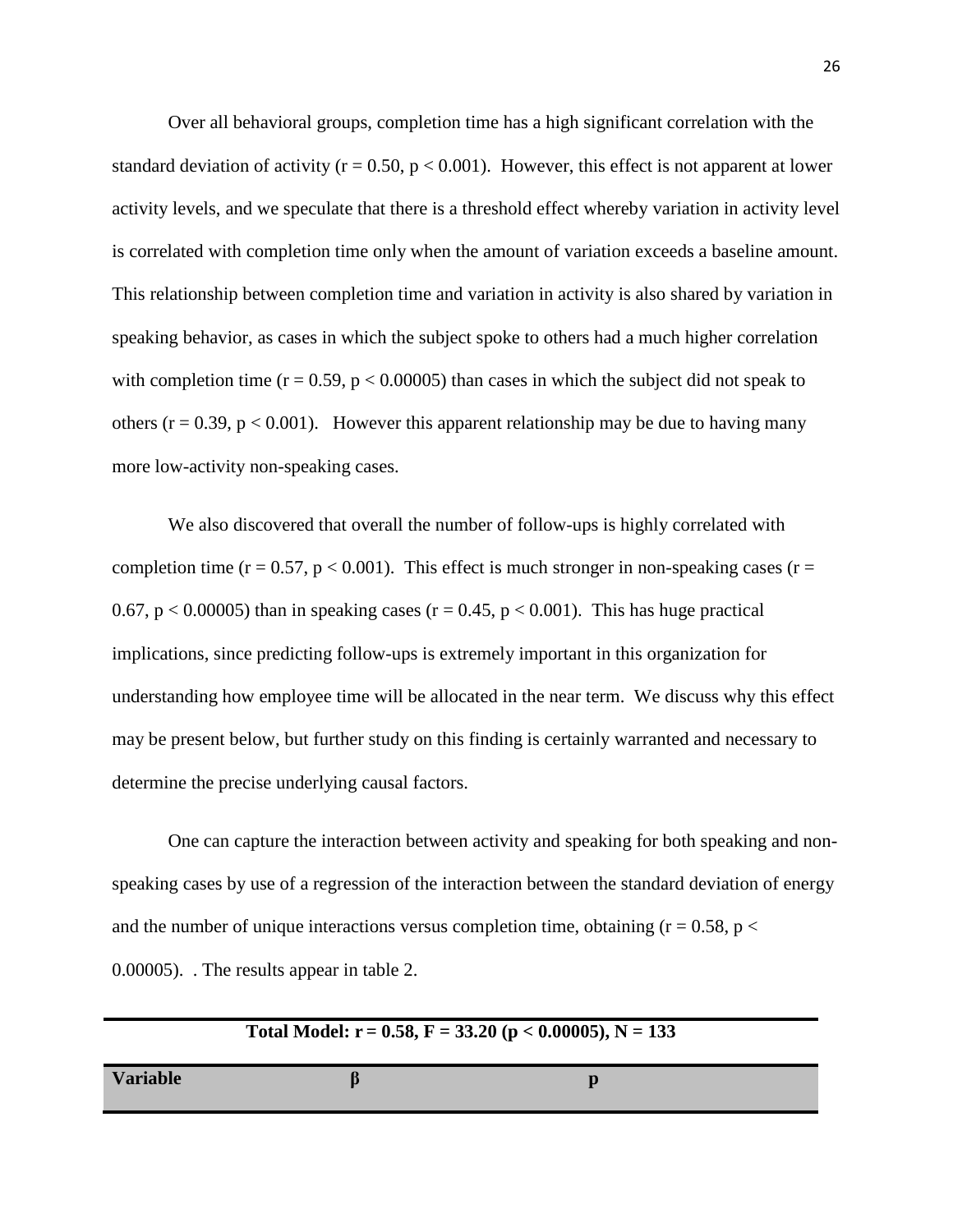| <b>Intercept</b>           | 0.28 | p < 0.005   |
|----------------------------|------|-------------|
| $\sigma_{\rm energy}$      | 0.39 | p < 0.00005 |
| <b>Unique Interactions</b> | 0.12 | p < 0.00005 |

Table 2: Results of a multi-linear regression using the listed variables.  $\sigma_{\text{energy}} =$  Standard deviation of energy.

As we can observe,  $\sigma_{\text{energy}}$  accounts for most of the model's predictive power, while the number of unique interactions substantially adds to the model.

As an interesting corollary to these results, it also appears that across all cases the number of follow-ups is highly independent of the behavioral variables that we examined. When we incorporated the number of follow-ups into a multi-linear regression model along with variation in activity and number of unique interactions, we obtained a correlation of  $r = 0.73$ , or approximately 53% of the variance in the completion time data, 19% more than when only activity variation and unique interactions were considered. However when we considered only the cases in which subjects spoke to others, the addition of follow-ups to the factors of activity variation and number of unique interactions accounted for only an additional 9% of the variance in completion time.

## **Discussion**

From the results above it is clear that the most predictive behavioral variable is the standard deviation of energy. There is an average completion time difference of 0.63 between low activity level groups (1 and 2) and high activity groups (3 and 4), which means that there is a 63% reduction in completion time when going from high activity to low activity. We also saw a similar significant reduction of 28% in follow-ups between these two groups. An intuitive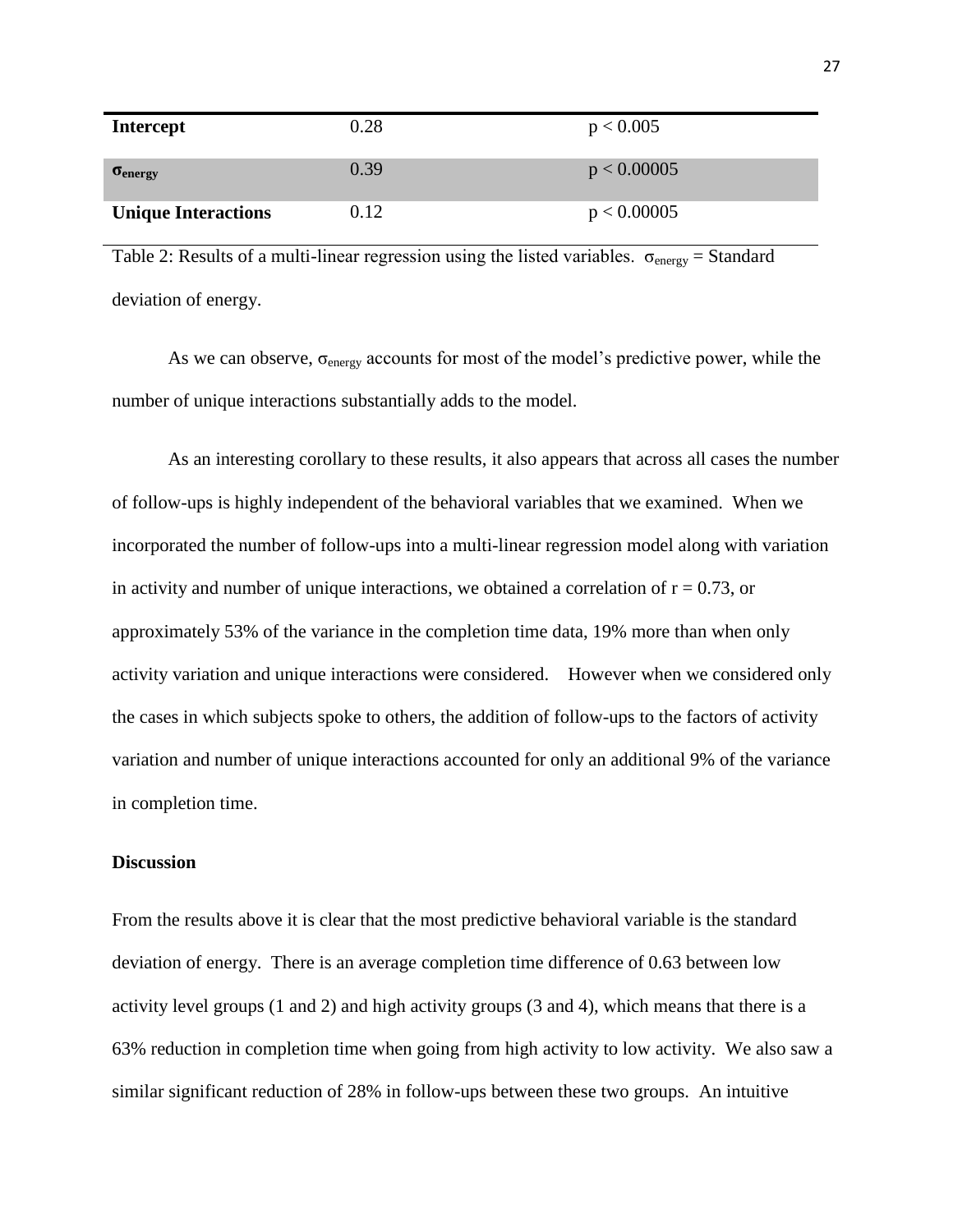explanation of these results is that when more difficult jobs come, employees respond with arousal of their autonomic nervous system response, resulting in an increased number of bursts of activity and speaking behavior. In plain English, it may be that when a difficult task presents itself the employee responds by searching through books for information that would be helpful to complete the task and talking to others for advice.

What we see from the findings above is that there appear to be three behavioral factors that mediate performance: interpersonal, individual, and task.

Interacting with others may be done for two reasons: soliciting information on a difficult task or for social reasons. If a task is so difficult that additional information is required, then interacting with others is a warning sign that this task will take a substantial amount of time to complete. Therefore the interaction is a by-product of this difficulty, and the interaction itself is not actually hindering job completion. On the contrary, it is actually aiding it.

If the interaction is a social activity, however, it is clearly detracting from completion time, and thus the additional time it takes to complete a task is in fact due to the time spent in conversation. This effect has been shown in previous work (Baron, 1986; Strayer & Johnston, 2001). From examining the group 2 results it also appears that these conversations affect the number of follow-ups.

In general we expect that interactions lie somewhere along the continuum of purely social and purely for soliciting task related information. The fact that both ends of the continuum appear to have strong reasons for mediating productivity lends additional support to our findings, implying that for the purposes of predicting productivity the conversation's place on the continuum may not even be important.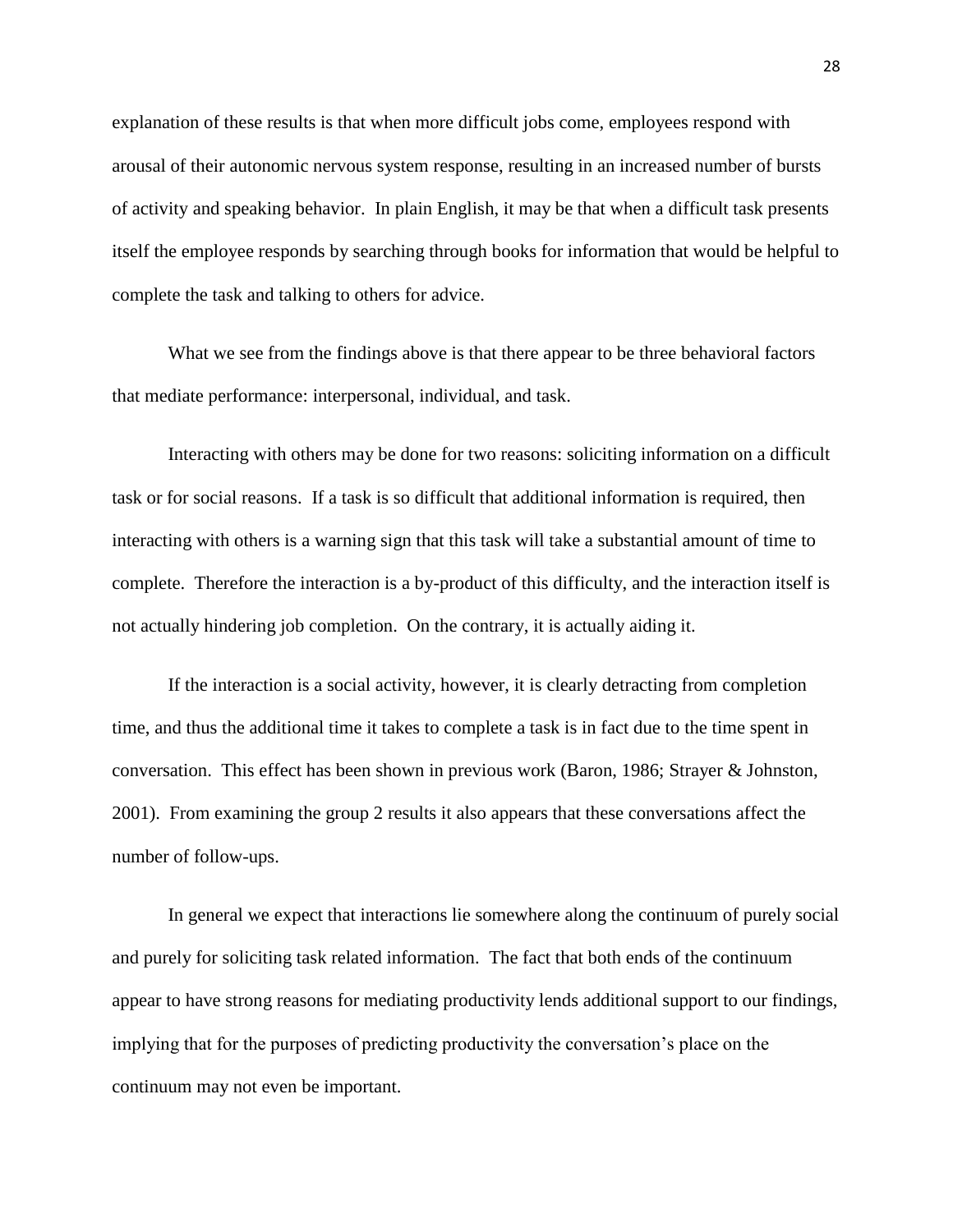These behaviors are naturally also a function of the individual. We have already mentioned the relationship between stress and variance in movement, but there is the additional possibility that environmental distraction in an individual may trigger bursts of activity, and this distraction subsequently lowers performance. Again, understanding causality is crucial in order to help diagnose the underlying problem. To that end we are currently performing experiments (Kim, Chang, Holland, & Pentland, 2008) to verify that this is indeed a general property and not one that is restricted to our dataset.

We can see that three factors: the environment, the individual, and the task, appear to mediate performance and break task and behavior clusters into four groups. We also found that behavioral and job-related variables are both crucial for predicting productivity in general, although perhaps less so in more constrained circumstances. Behavioral data does appear to have a large amount of explicative power. In addition, job-dependent information appears to explain portions of the productivity function that are inherently different from that explained by behavioral data. Job-dependent information has been used frequently in the past and is typically the only source of data. What we believe we have shown is that this data can be supplemented by far more objective metrics that can be obtained using sensing technology.

#### **DISCUSSION**

Ensuring subject participation is always an issue with new sensing technology. While we obtained 100% participation in study 1and in study 2 82% of the potential subject pool participated, not all subjects wore the badges all the time. We found that a lack of feedback caused some subjects to lose interest in the study. Remembering to put on a badge every morning is not very difficult, but when the badge has no functionality outside of its sensing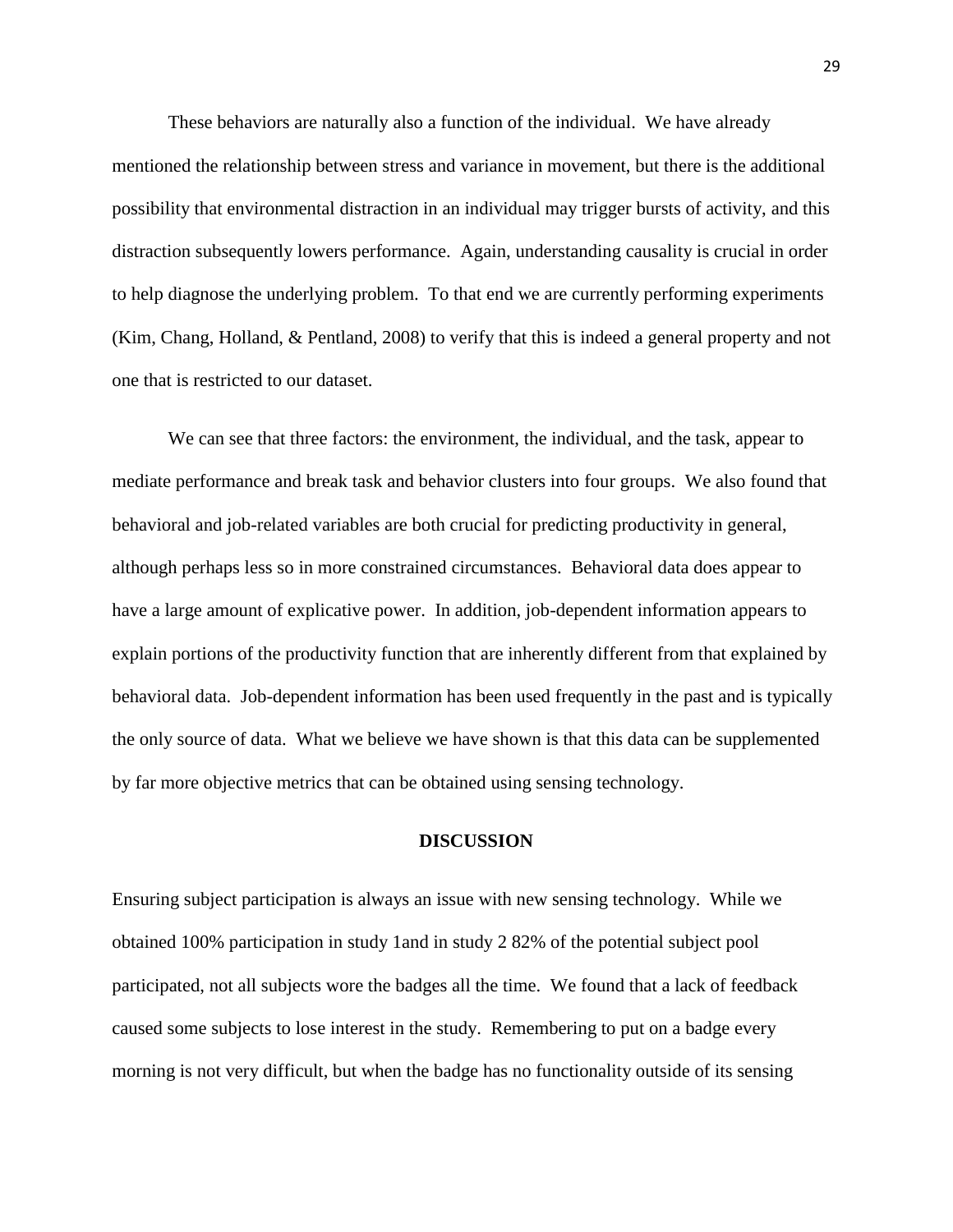capabilities, this may become a chore. Thus in future studies we will give all subjects access to aggregated statistics in real-time (e.g. the average amount of movement for all subjects, the average amount of speaking) in addition to monetary or other reward incentives. While this may affect the validity of the study, it appears to be a necessary step in order to garner greater compliance. We can also perform experiments simply to determine how this effects compliance rates in order to choose feedback that has the maximum effect on compliance with the minimal amount of information that confounds results.

Privacy concerns also must be discussed whenever this type of sensing technology is employed. It is important to anonymize sensitive data so that it cannot be traced back to a specific individual, and this anonymization must occur before the data is stored. Similarly, we must offer tools that allow users to easily select which portions of their data to publish. Not only will this keep users more engaged in the study, but it will prevent serious breaches of privacy and lead to subjects that are more comfortable with their participation.

# **FUTURE WORK**

We are currently analyzing the data from study 2 at multiple levels. In this paper, we have presented analysis that looked at behaviors during tasks, but this behavior occurs in a larger context. In addition, we can analyze what kinds of employees tend to be more productive from a behavioral perspective, and it appears that longer-scale behavioral trends do account for large portions of productivity. The applications of these findings will be different than the ones presented in this paper, and this future work will most likely inform employee selection and long-term evaluation rather than training and real-time interventions.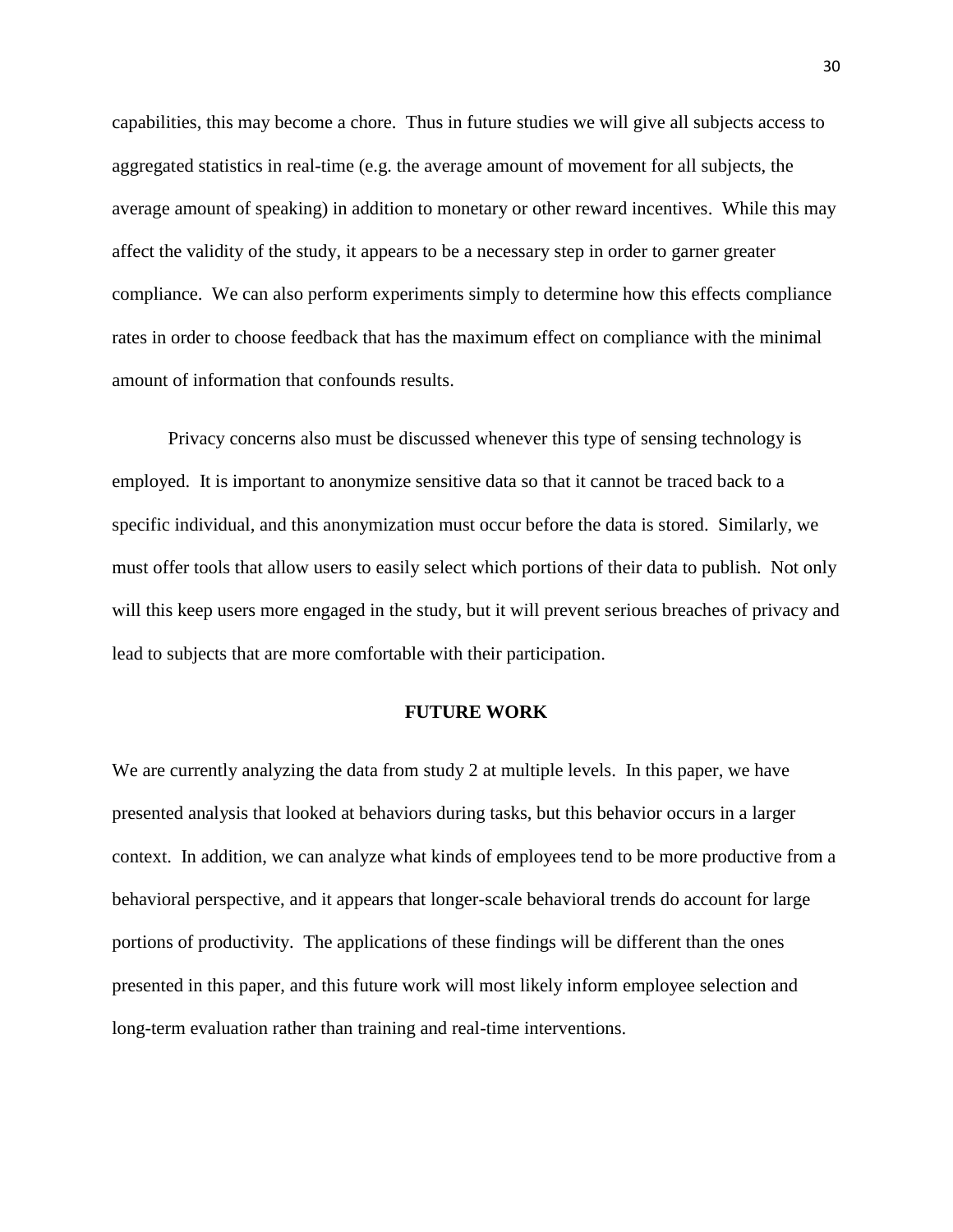Further research is required to determine exactly why the four behavioral clusters that we discovered exist. We also found that the standard deviation of movement energy is highly predictive of completion time in general, and this clearly deservers further research to understand its underlying factors.

The results that we presented are correlational, and ideally we would like to causally determine whether changes in behavior yield predictable changes in performance using real-time interventions that this wearable sensing technology affords. We believe that there are two ways to incorporate this information into an intervention mechanism:

- 1. Provide real-time feedback on behavior with the goal of minimizing the occurrence of ineffective behaviors and increasing the occurrence of effective behaviors.
- 2. Modify employee training programs such that workers naturally behave in the "optimal" fashion.

We plan to take the real-time feedback approach, partially because this would also mimic an "unproductive detection mechanism" that may be implemented in real world businesses in the near future.

We would also like to combine the behavioral and detailed productivity data that we collected in study 2 with electronic communication and survey data. We are currently planning an experiment using the Sociometric badge that will encompass multiple sales divisions in a large international electronics firm, and we will obtain electronic communication logs as well as administer weekly surveys.

## **CONCLUSION**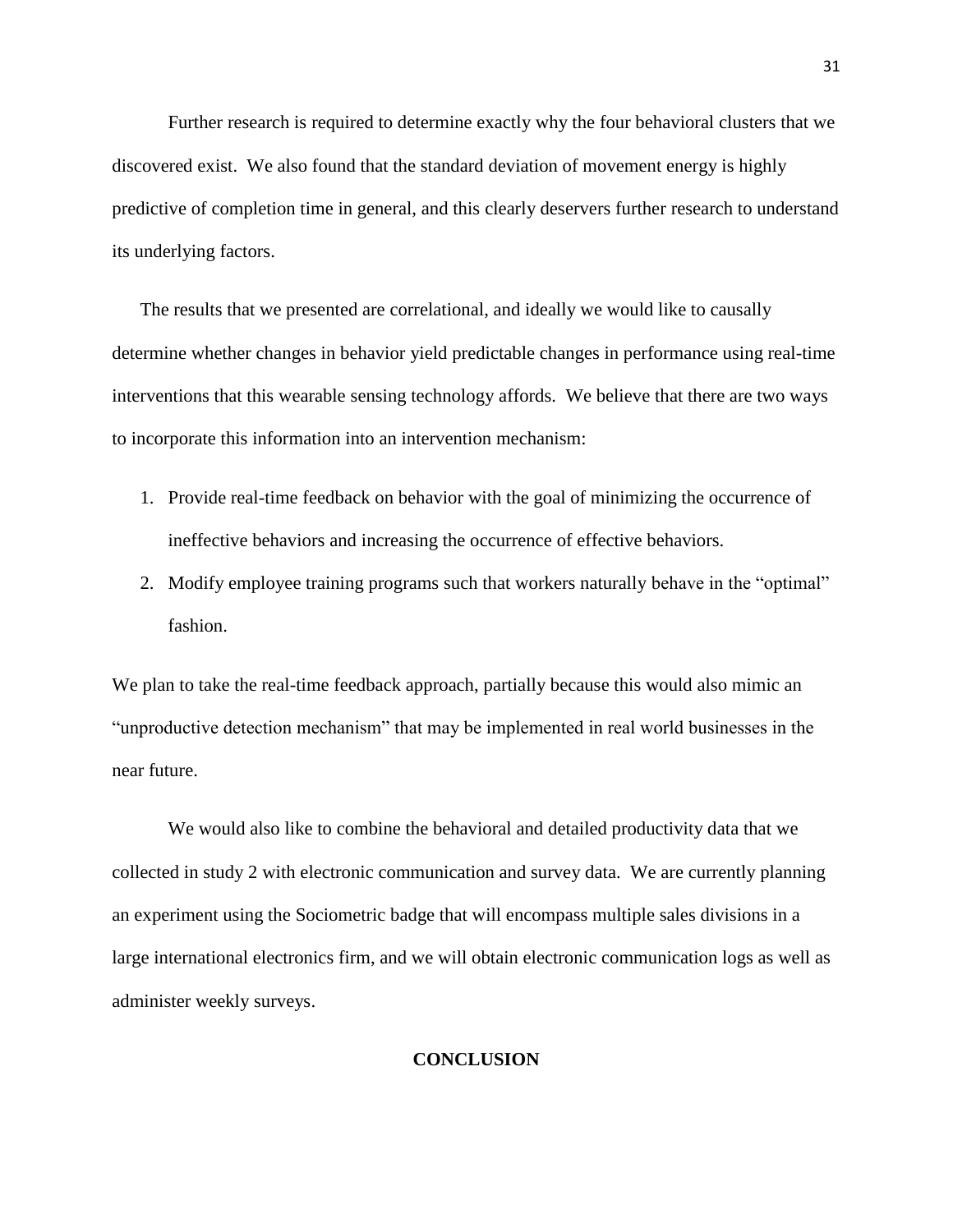We have presented the application of a wearable sensing platform, the Sociometric badge, to understanding organizational behavior in two contexts. In the first, we were able to very accurately predict self-reports of group interaction satisfaction using behavioral data collected using this platform, and in the second we discovered four behavioral clusters that predictably form around certain task outcomes, and we were able to predict productivity on an individual task basis for these clusters. This result is particularly strong because we controlled for differences in ability as well as behavior, and thus the factors we examined indicate that if an employee behaves in a certain way relative to their average behavior we can predict how quickly they will complete a task. Incorporating job-related data into this model improved results dramatically, although this was somewhat mediated in more behaviorally constrained contexts. We have shown that behavioral data, particularly interaction and movement data, obtained using wearable sensing devices is extremely useful for organizational behavior research, and these results argue strongly for continued and expanded use of this technology.

# **BIBLIOGRAPHY**

Aral, S., Brynjolfsson, E., & Van Alstyne, M. 2006. *Information, technology and information worker productivity: Task level evidence*. 27th Annual Conference on Information Systems*.* Milwaukee, WI, USA.

Baker, W. E. 2000. *Achieving success through social capital: Tapping hidden resources in your personal and business networks.* Jossey-Bass.

Baldwin, T., Bedell, M., & Johnson, J. 1997. The social fabric of a team-based M.B.A. program: Network effects on student satisfaction and performance. *The Academy of Management Journal*, 40: 1369-1397.

Barahona, J. C., & Pentland, A. 2006. *Advice and influence: The flow of advice and the diffusion of innovation*. The XXVI International Sunbelt Social Network Converence*.* Vancouver, British Columbia, Canada.

Baron, R. S. 1986. Distraction/conflict theory: Progress and problems. *Advances in experimental social psychology*, 19: 1-40.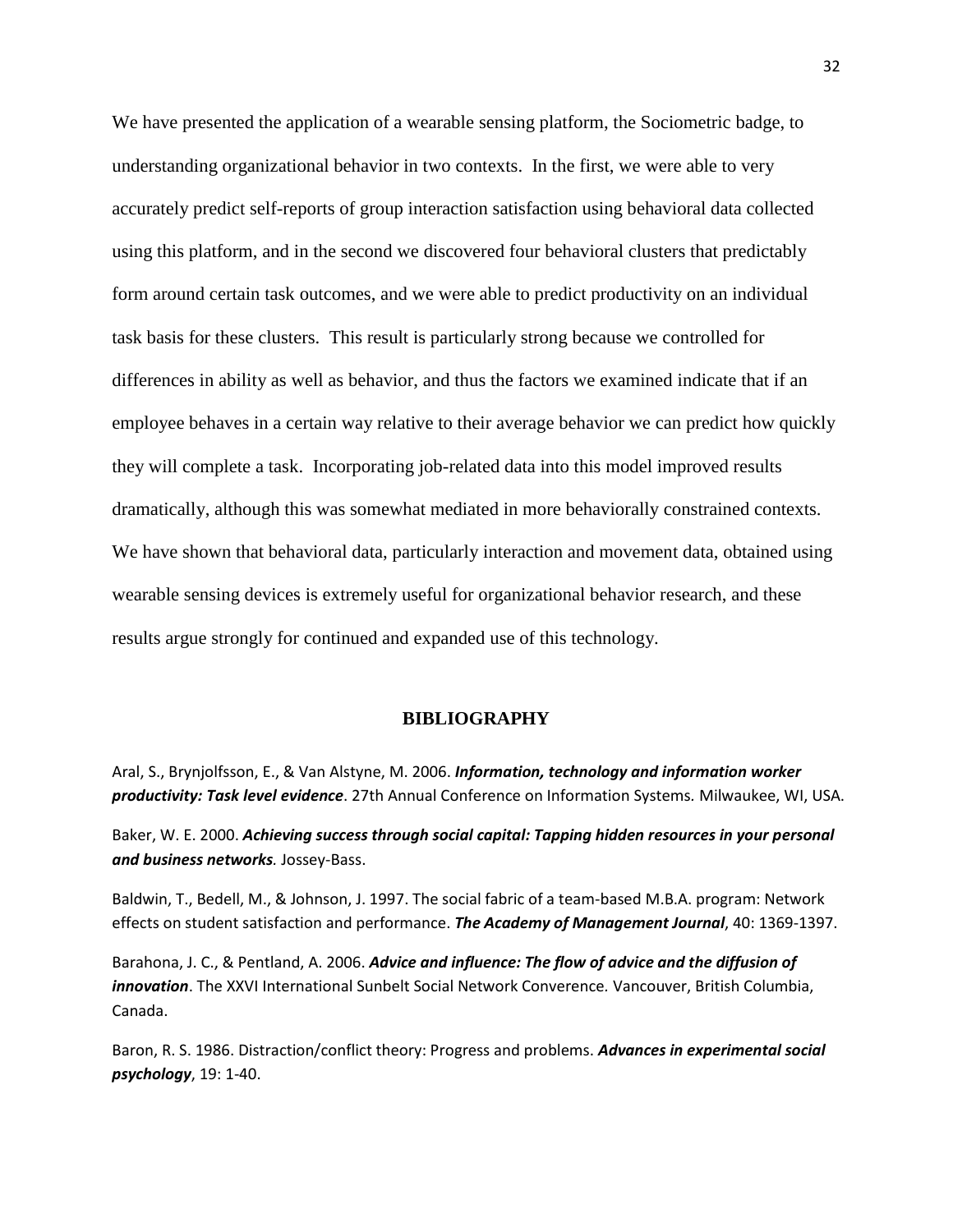Bateman, T. S., & Organ, D. W. 1983. Job satisfaction and the good soldier: The relationship between affect and employee "citizenship". *The Academy of Management Journal*, 26: 587-595.

Baum, A., Calesnick, L. E., Glenn, E., & Gatchel, R. J. 1982. Individual differences in coping with crowding: Stimulus screening and social overload. *Journal of Personality and Social Psychology*, 43: 821-830.

Bird, C., Gourley, A., Devanbu, P., Gertz, M., & Swaminathan, A. 2006. *Mining email social networks*. Proceedings of the 2006 International Workshop on Mining Software Repositories, (pp. 137-143).

Brass, D. 1981. Structural relationships, job characteristics, and worker satisfaction and performance. *Administrative Science Quarterly*, 26: 331-348.

Brass, D. 1985. Technology and the structuring of jobs: employee satisfaction, performance, and influence. *Organizational Behavior and Human Decision Processes*, 35: 216-240.

Choudhury, T. 2004. *Sensing and modeling human networks.* PhD Thesis, MIT Media Laboratory.

Cross, R., & Parker, A. 2004. *The hidden power of social networks.* Boston: Harvard Business School Publishing.

Dyne, L., & Ang, S. 1998. Organizational citizenship behavior of contingent workers in Singapore. *The Academy of Management Journal*, 41: 692-703.

Eagle, N., & Pentland, A. 2006a. *Eigenbehaviors: Identifying structure in routine*. Ubicomp 2006: The 8th International Conference on Ubiquitous Computing*.*

Eagle, N., & Pentland, A. 2006b. Reality mining: Sensing complex social systems. *Journal of Personal and Ubiquitous Computing*, 10: 255-268.

Eston, R. G., Rowlands, A. V., & Ingledew, D. K. 1998. Validity of heart rate, pedometry, and accelerometry for predicting the energy cost of children's activities. *Journal of Applied Physiology*, 84: 362-371.

Evans, O., & Steptoe, A. 2001. Social support at work, heart rate, and cortisol: A self-monitoring study. *Journal of Occupational Health Psychology*, 6: 361-370.

Freeman, L. 1977. A set of measures of centrality based on betweenness. *Sociometry*, 40: 35-41.

Gardner, D., & Winder, C. 1998. Using benchmarking to improve organizational communication. *Quality Assurace*, 6: 201-211.

Gips, J. 2006. *Social motion: Mobile networking through sensing human behavior.* Master's Thesis, MIT Media Laboratory.

Grippa, F., Zilli, A., Laubacher, R., & Gloor, P. 2006. *E-mail may not reflect the social network*. Proceedings of the North American Association for Computational Social and Organizational Science Conference*.*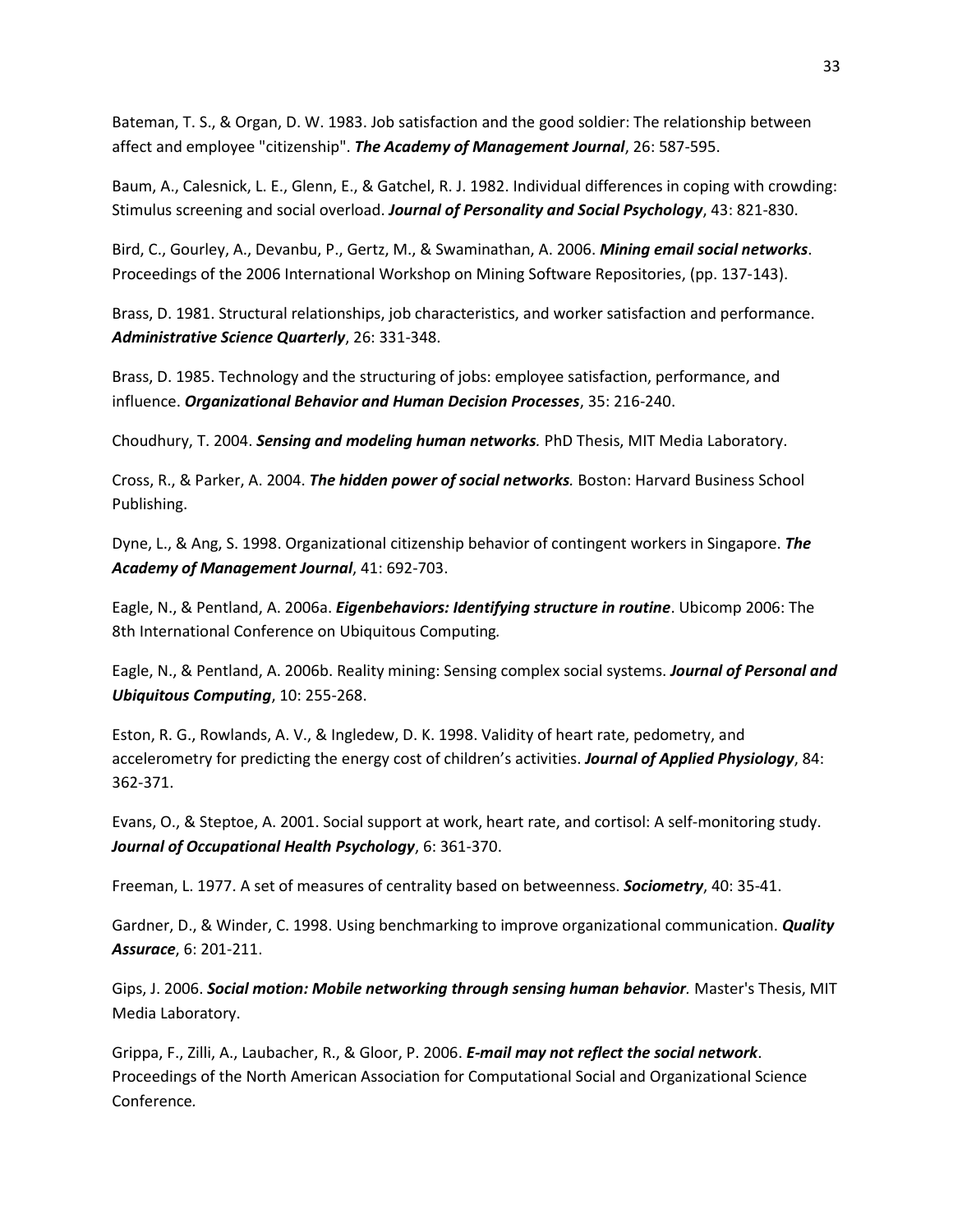Gwon, Y., Jain, R., & Kawahara, T. 2004. *Robust indoor location estimation of stationary and mobile users*. Proceedings of the 23rd Annual Joint Conference of the IEEE Computer and Communications Societies, (pp. 1032-1043).

Hiltz, S. R., & Turoff, M. 1985. Structuring computer-mediated communication systems to avoid information overload. *Communications of the ACM*, 28: 680-689.

Johansen, R., Vallee, J., & Spangler, K. 1979. *Electronic meetings: Technological alternatives and social choices.* Reading, MA: Addison-Wesley.

Kalleberg, A. 2000. Nonstandard employment relations: Part-time, temporary and contract work. *Annual Review of Sociology*, 26: 341-365.

Karantonis, D. M., Narayanan, M. R., Mathie, M., Lovell, N. H., & Celler, B. G. 2006. Implementation of a real-time human movement classifier using a triaxial accelerometer for ambulatory monitoring. *IEEE Transactions on Information Technology and Biomedicine*, 10: 156-167.

Karasek, R. A., & Theorell, T. 1992. *Healthy work: Stress, productivity, and the reconstruction of working life.* New York: Basic Books.

Kerr, E. B., & Hiltz, S. R. 1982. *Computer-mediated communication systems: Status and evaluation.* New York: Academic Press.

Kiggundu, M. 1981. Task interdependence and the theory of job design. *The Academy of Management Review*, 6: 499-508.

Kim, T. J., Chang, A., Holland, L., & Pentland, A. 2008. *Meeting mediator: Enhancing group collaboration with sociometric feedback*. Forthcoming.

Kirkman, B. L., Rosen, B., Tesluk, P., & Gibson, C. B. 2004. The impact of team empowerment on virtual team performance: the moderating role of face-to-face interaction. *The Academy of Management Journal*, 47: 175-192.

Koyrakh, I., Waber, B. N., Olguin Olguin, D., & Pentland, A. 2008. *Indentifying speech and conversations in wearable sensor networks*. Forthcoming.

Mathie, M. J., Coster, A. C., Lovell, N. H., & Celler, B. G. 2004. Accelerometry: providing an integrated, practical method for long-term ambulatory monitoring of human movement. *Phsyiological Measurement*, 25: R1-R20.

Mehra, A., Kilduff, M., & Brass, D. 2001. The social networks of high and low self-monitors: Implications for workplace performance. *Administrative Science Quarterly*, 46: 121-146.

Olguin Olguin, D. 2007. *Sociometric badges: Wearable techonology for measuring human behavior.* Master's Thesis, MIT Media Laboratory.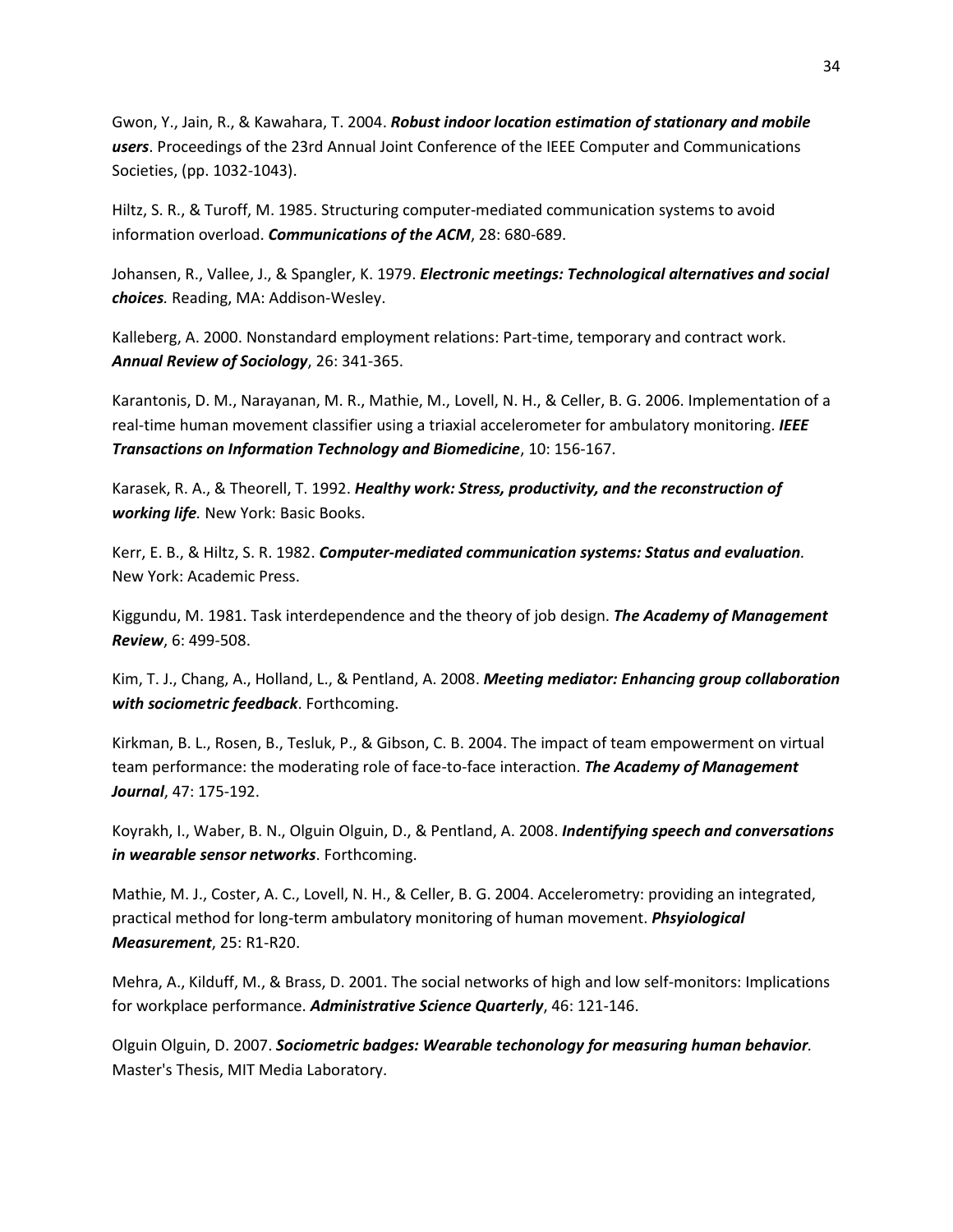Olguin Olguin, D., & Pentland, A. 2006. *Human activity recognition: Accuracy across common locations for wearable sensors*. Proceedings of the 10th International Symposium on Wearable Computers (Student Colloquium), (pp. 11-13).

Oster, D. 2007. *Angewandte analyse sozialer netzwerke in unternehmen: Auswirkungen elektronischer kommunikation auf die performanz von teams.* Diploma Thesis, University of Cologne Department of Information Systems and Information Management.

Pagel, M. D., Erdly, W. W., & Becker, J. 1987. Social networks: We get by with (and in spite of) a little help from our friends. *Journal of Personality and Social Psychology*, 53: 793-804.

Pentland, A. 2005. Socially aware computation and communication. *IEEE Computer*, 38(3): 33-40.

Pentland, A. 2006. Automatic mapping and modeling of human networks. *Physica A: Statistical Mechanics and its Applications*, 378: 59-67.

Pruden, O., & Reese, R. 1972. Interorganization role-set relations and the performance and satisfaction of industrial salesmen. *Administrative Science Quarterly*, 17: 601-609.

Picard, R. 1997. *Affective computing.* Cambridge, MA: MIT Press.

Rau, R., Georgiades, A., Fredrikson, M., Lemne, C., & de Faire, U. 2001. Psychosocial work characteristics and perceived control in relation to cardiovascular rewind at night. *Journal of Occupational Health Psychology*, 6(3): 171-181.

Roberts, K., & O'Reilly, C. 1979. Some correlates of communication roles in organizations. *The Academy of Management Journal*, 22: 42-57.

Sahlins, M. 1972. *Stone age economics.* New York: Academic Press.

Scott, J. 2006. *Social network analysis: A handbook.* London: SAGE Publications Inc.

Sinan, A., Brynjolfsson, E., & Wu, D. J. 2006. *Which came first, IT or productivity? The virtuous cycle of investment & use in enterprise systems*. Proceedings of the International Conference on Information Systems*.*

Sparrowe, R. T., Liden, R. C., Wayne, S. J., & Kraimer, M. L. 2001. Social networks and the performance of individuals and groups. *The Academy of Management Journal*, 44: 316-325.

Strayer, D. L., & Johnston, W. A. 2001. Driven to distraction: Dual-task studies of simulated driving and conversing on a cellular telephone. *Psychological Science*, 12: 462-466.

Stoltzman, W. T. 2006. *Toward a social signaling framework: Activity and emphasis in speech.* Master's Thesis, MIT Media Laboratory.